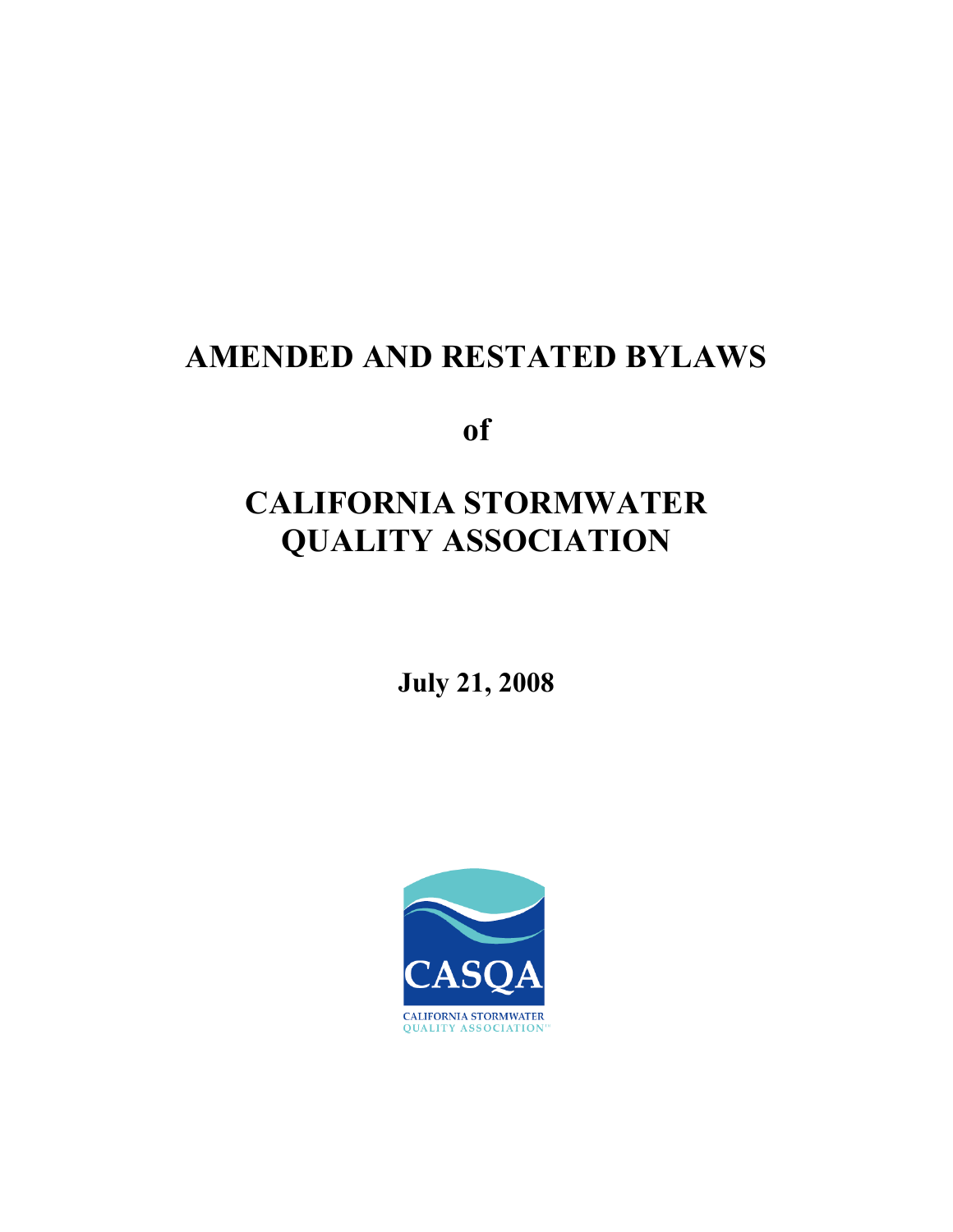### **TABLE OF CONTENTS**

## **ARTICLE I**

| <b>ORGANIZATION</b> |                                 |  |
|---------------------|---------------------------------|--|
| Section 1.01        | <b>Name</b>                     |  |
| Section 1.02        | <b>Purposes and Limitations</b> |  |
| Section 1.03        | <b>Dedication of Assets</b>     |  |

## **ARTICLE II**

| <b>OFFICES</b> |              |                         |  |
|----------------|--------------|-------------------------|--|
|                | Section 2.01 | <b>Principal Office</b> |  |
|                | Section 2.02 | Other Offices           |  |

#### **ARTICLE III MEMBERSHIP** 2

| Section 3.01 | <b>Qualifications and Classes of Membership</b>             | $\overline{c}$                             |
|--------------|-------------------------------------------------------------|--------------------------------------------|
| Section 3.02 | <b>Rights of Membership</b>                                 | $\overline{c}$                             |
| Section 3.03 | <b>Other Persons Associated With Corporation</b>            | 3                                          |
| Section 3.04 | <b>Members' Dues, Fees, and Assessments</b>                 | $\overline{\mathbf{3}}$                    |
| Section 3.05 | <b>Members in Good Standing</b>                             | $\overline{\mathbf{3}}$                    |
| Section 3.06 | <b>Termination of Membership</b>                            | $\overline{3}$                             |
| Section 3.07 | <b>Suspension of Membership</b>                             | $\overline{4}$                             |
| Section 3.08 | <b>Termination or Suspension of Membership</b>              | $\overline{4}$                             |
| Section 3.09 | <b>Transfer of Memberships</b>                              | $\overline{4}$                             |
| Section 3.10 | <b>Annual Meeting</b>                                       | $\overline{4}$                             |
| Section 3.11 | <b>Quarterly Meetings</b>                                   | $\overline{4}$                             |
| Section 3.12 | <b>Place of Meeting</b>                                     | $\overline{\mathcal{L}}$                   |
| Section 3.13 | <b>Authority to Call Special Meetings</b>                   |                                            |
| Section 3.14 | <b>Calling Special Meetings</b>                             | $\begin{array}{c} 5 \\ 5 \\ 5 \end{array}$ |
| Section 3.15 | <b>Proper Business of Special Meeting</b>                   |                                            |
| Section 3.16 | <b>General Notice Requirements</b>                          | 5                                          |
| Section 3.17 | <b>Notice of Certain Agenda Items</b>                       | 5                                          |
| Section 3.18 | <b>Manner of Giving Notice</b>                              | 5                                          |
| Section 3.19 | <b>Ouorum</b>                                               | 6                                          |
| Section 3.20 | <b>Manner of Voting</b>                                     | 6                                          |
| Section 3.21 | <b>Number of Votes</b>                                      | 6                                          |
| Section 3.22 | <b>Approval by Majority Vote</b>                            | 6                                          |
| Section 3.23 | <b>Waiver of Notice or Consent</b>                          | 6                                          |
| Section 3.24 | <b>Action By Unanimous Written Consent</b>                  | 6                                          |
| Section 3.25 | <b>Record Date for Notice, Voting, Written Ballots, and</b> |                                            |
|              | <b>Other Board Actions</b>                                  | 7                                          |
| Section 3.26 | <b>Acts Without Meeting</b>                                 | $\overline{7}$                             |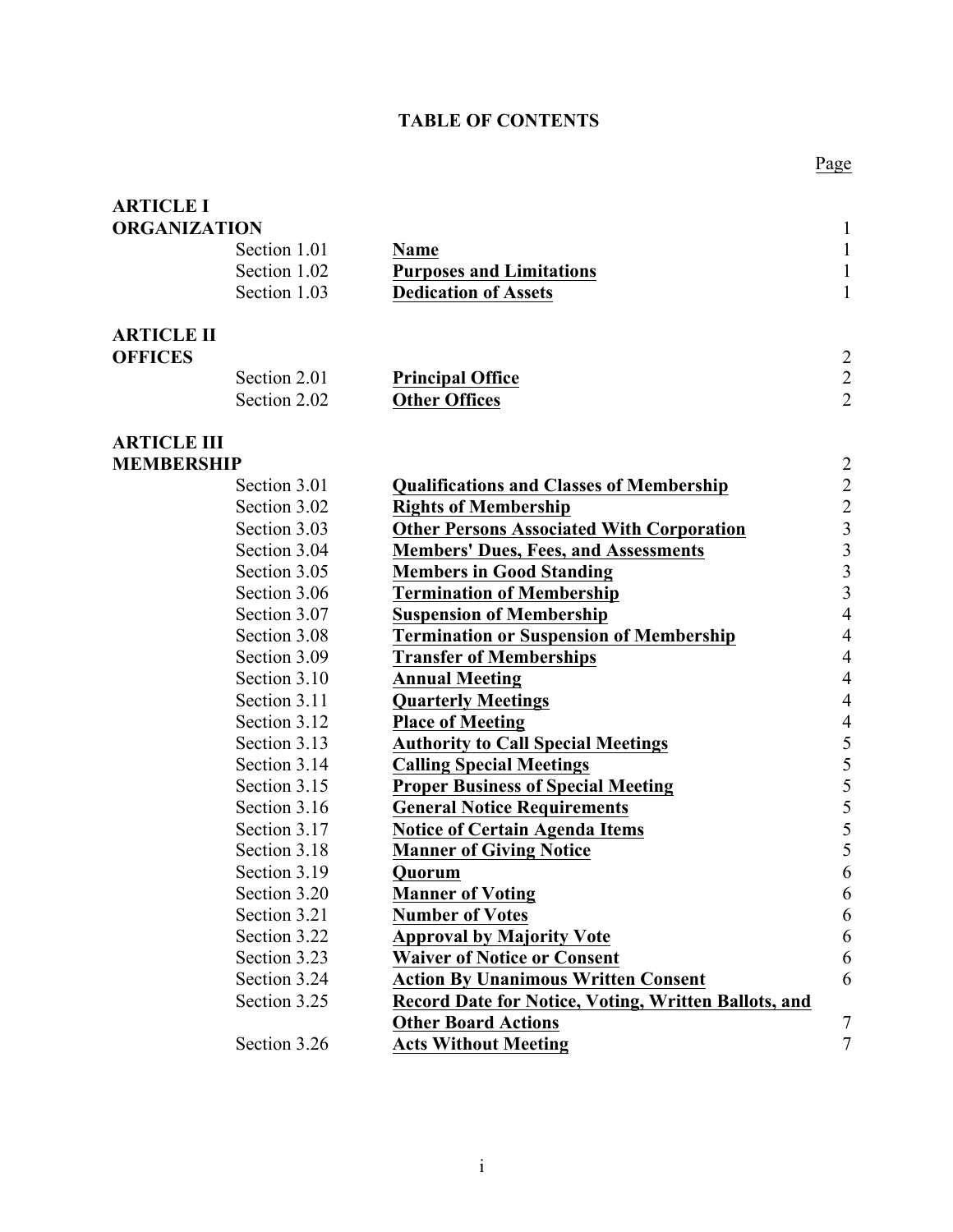# **ARTICLE IV**

| <b>DIRECTORS</b> |              |                                                               |    |
|------------------|--------------|---------------------------------------------------------------|----|
|                  | Section 4.01 | <b>Powers and Responsibilities</b>                            |    |
|                  | Section 4.02 | <b>Number and Qualification of Directors</b>                  | 8  |
|                  | Section 4.03 | <b>Restriction on Interested Persons as Directors</b>         | 9  |
|                  | Section 4.04 | <b>Election, Designation, and Term of Office of Directors</b> | 9  |
|                  | Section 4.05 | <b>Vacancies; Removal; Resignation of Directors</b>           | 9  |
|                  | Section 4.06 | <b>Place of Directors' Meetings; Meetings By Telephone</b>    | 10 |
|                  | Section 4.07 | <b>Annual Meeting of Directors</b>                            | 10 |
|                  | Section 4.08 | <b>Other Regular Meetings</b>                                 | 10 |
|                  | Section 4.09 | <b>Special Meetings</b>                                       | 11 |
|                  | Section 4.10 | <b>Waiver of Notice</b>                                       | 11 |
|                  | Section 4.11 | Ouorum                                                        | 11 |
|                  | Section 4.12 | Adjournment                                                   | 11 |
|                  | Section 4.13 | <b>Notice of Adjourned Meeting</b>                            | 12 |
|                  | Section 4.14 | <b>Action Without a Meeting</b>                               | 12 |
|                  | Section 4.15 | <b>Reimbursement of Directors</b>                             | 12 |

#### **ARTICLE V OFFICERS** 12

| Section 5.01 | <b>Officers of the Corporation</b>         | 12 |
|--------------|--------------------------------------------|----|
| Section 5.02 | <b>Election of Officers</b>                | 12 |
| Section 5.03 | <b>Additional Officers</b>                 | 12 |
| Section 5.04 | <b>Removal and Resignation of Officers</b> | 13 |
| Section 5.05 | <b>Vacancies in Office</b>                 | 13 |
| Section 5.06 | <b>Chair of the Board</b>                  | 13 |
| Section 5.07 | <b>Vice-Chair</b>                          | 14 |
| Section 5.08 | <b>Secretary</b>                           | 14 |
| Section 5.09 | <b>Treasurer</b>                           | 15 |

#### **ARTICLE VI COMMITTEES** 15

| Section 6.01 | <b>Committees of the Board</b>            | 15 |
|--------------|-------------------------------------------|----|
| Section 6.02 | <b>Meetings and Actions of Committees</b> | 16 |
| Section 6.03 | <b>Executive Program Committee.</b>       | 16 |

### **ARTICLE VII**

**INDEMNIFICATION OF DIRECTORS, OFFICERS,** 

| <b>EMPLOYEES AND OTHER AGENTS</b> |                                              | 16 |
|-----------------------------------|----------------------------------------------|----|
| Section 7.01                      | <b>Agents, Proceedings, and Expenses</b>     | 16 |
| Section 7.02                      | <b>Actions Other Than By the Corporation</b> | 17 |
| Section 7.03                      | <b>Actions By the Corporation</b>            | 17 |
| Section 7.04                      | <b>Successful Defense By Agent</b>           | 18 |
| Section 7.05                      | <b>Required Approval</b>                     | 18 |
| Section 7.06                      | <b>Advance of Expenses</b>                   | 18 |
| Section 7.07                      | <b>Other Contractual Rights</b>              | 18 |
| Section 7.08                      | <b>Limitations</b>                           | 18 |
| Section 7.09                      | <b>Insurance</b>                             | 19 |
|                                   |                                              |    |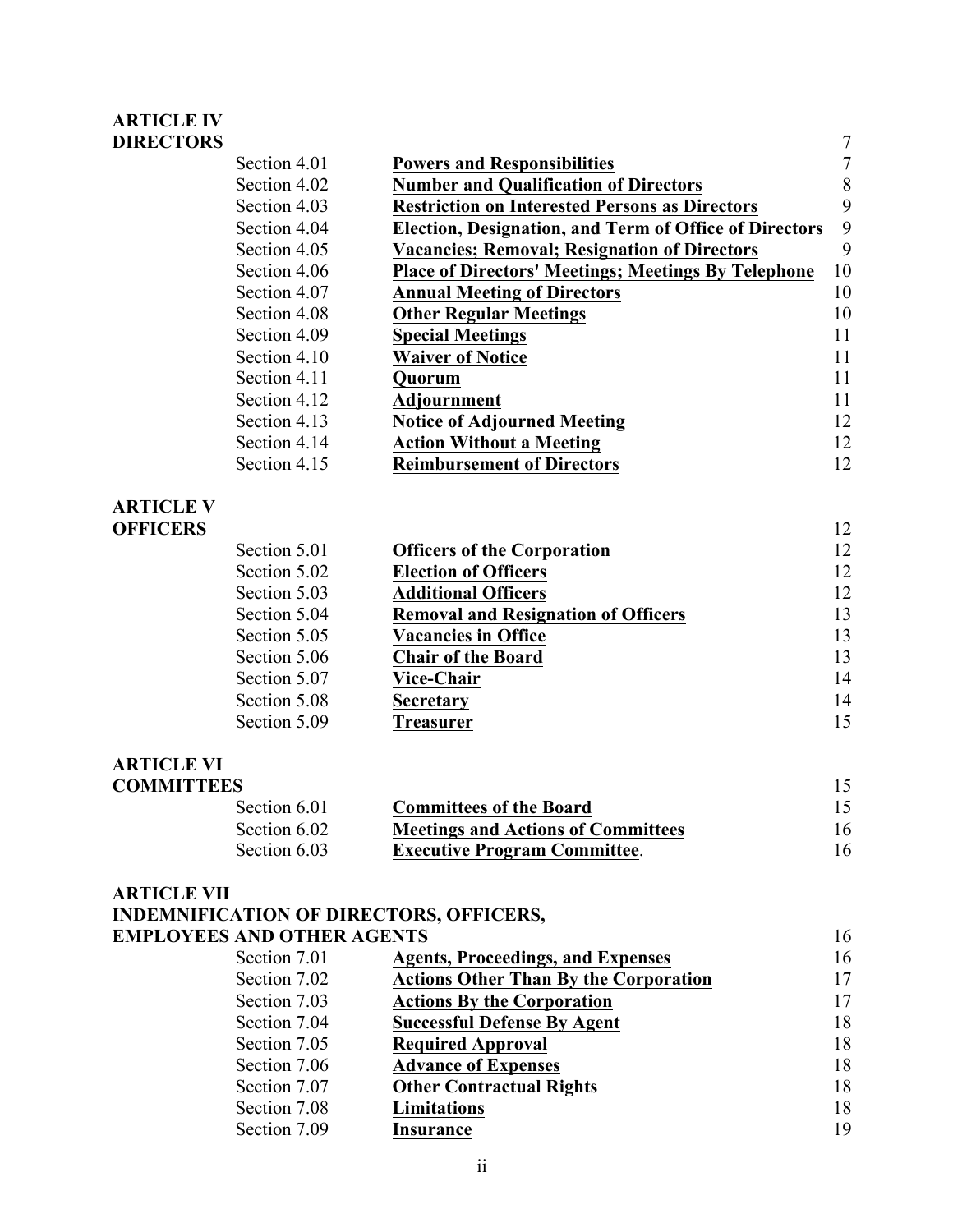#### **ARTICLE VIII RECORDS AND REPORTS** 19

| Section 8.01                                                                                                       | <b>Records and Reports</b>                                                                                                                                                   | 19                         |
|--------------------------------------------------------------------------------------------------------------------|------------------------------------------------------------------------------------------------------------------------------------------------------------------------------|----------------------------|
| Section 8.02                                                                                                       | Maintenance and Inspection of Articles and Bylaws                                                                                                                            | 19                         |
| Section 8.03                                                                                                       | <b>Inspection by Directors</b>                                                                                                                                               | 19                         |
| Section 8.04                                                                                                       | <b>Annual Report</b>                                                                                                                                                         | 19                         |
| Section 8.05                                                                                                       | <b>Annual Statement of Certain Transactions and</b>                                                                                                                          |                            |
|                                                                                                                    | <b>Indemnifications</b>                                                                                                                                                      | 20                         |
| <b>ARTICLE IX</b><br><b>CONFLICTS OF INTERESTS</b><br>Section 9.01<br>Section 9.02<br>Section 9.03<br>Section 9.04 | <b>Disqualifying Financial Interest</b><br><b>Prior Board of Directors Approval</b><br><b>Board of Directors Ratification</b><br><b>Disqualifying Non-Financial Interest</b> | 21<br>21<br>21<br>21<br>22 |
| Section 9.05                                                                                                       | <b>Procedure of Disqualification</b>                                                                                                                                         | 22                         |
| Section 9.06                                                                                                       | <b>No Invalidation of Action</b>                                                                                                                                             | 22                         |
|                                                                                                                    |                                                                                                                                                                              |                            |

### **ARTICLE X**

### **GENERAL CORPORATE MATTERS** 22

| Section 10.01 | <b>Construction and Definitions</b>  | 22 |
|---------------|--------------------------------------|----|
| Section 10.02 | <b>Amendment of Bylaws</b>           | 22 |
| Section 10.03 | <b>Authority to Bind Corporation</b> | 22 |
| Section 10.04 | <b>Amendments of Articles</b>        | 22 |
| Section 10.05 | <b>Bylaws Review</b>                 | 22 |
| Section 10.06 | Insurance                            | 23 |
|               |                                      |    |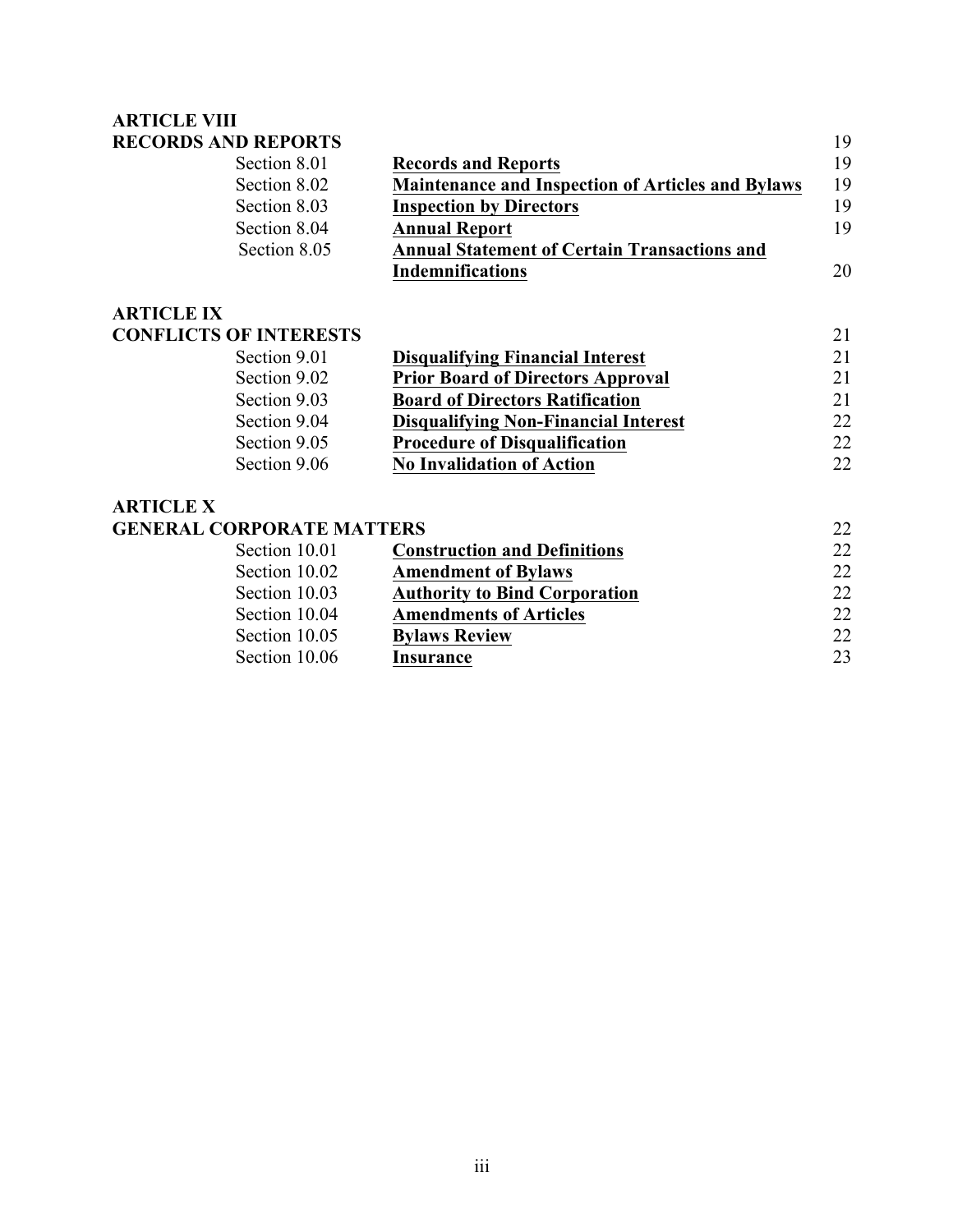#### **BYLAWS OF CALIFORNIA STORMWATER QUALITY ASSOCIATION, A CALIFORNIA NONPROFIT PUBLIC BENEFIT CORPORATION**

#### **ARTICLE I ORGANIZATION**

Section 1.01 **Name**. The name of this Corporation is CALIFORNIA STORMWATER QUALITY ASSOCIATION.

Section 1.02 **Purposes and Limitations**. This Corporation is a nonprofit public benefit corporation and is not organized for the private gain of any person. It is organized under the Nonprofit Public Benefit Corporation Law of California for charitable and educational purposes. The specific purpose of this Corporation is to assist those entities charged with stormwater quality management responsibilities with the development and implementation of stormwater quality goals and programs. This Corporation shall pursue this purpose through any and all means consistent with its tax-exempt status under Section 501(c)(3) of the Internal Revenue Code of 1986, as amended (or the corresponding provision of any future United States Internal Revenue Law) including, without exception, various educational, technical and scientific initiatives.

This Corporation is organized and operated exclusively for charitable and educational purposes within the meaning of Section  $501(c)(3)$  of the Internal Revenue Code of 1986, as amended (or the corresponding provision of any future United States Internal Revenue Law).

Notwithstanding any of the above statements of purposes and powers, this Corporation shall not, except to an insubstantial degree, engage in any activities, or exercise any powers that are not in furtherance of the specific and primary purposes of this Corporation and this Corporation shall not carry on any other activities not permitted to be carried on (a) by a corporation exempt from Federal income tax under Section  $501(c)(3)$  of the Internal Revenue Code of 1986, as amended (or the corresponding provision of any future United States Internal Revenue Law); or (b) by a corporation contributions to which are deductible under Section 170(c)(2) of the Internal Revenue Code of 1986, as amended (or the corresponding provision of any future United States Internal Revenue Law).

Section 1.03 **Dedication of Assets**. The property of this Corporation is irrevocably dedicated to charitable purposes and no part of the net income or assets of this Corporation shall ever inure to the benefit of any director, officer, or member thereof or to the benefit of any private person. Upon the dissolution or winding up of this Corporation, its assets remaining after payment, or provision for payment, of all debts and liabilities of this Corporation shall be distributed to a nonprofit fund, foundation, or corporation which is organized and operated exclusively for charitable purposes and which has established its tax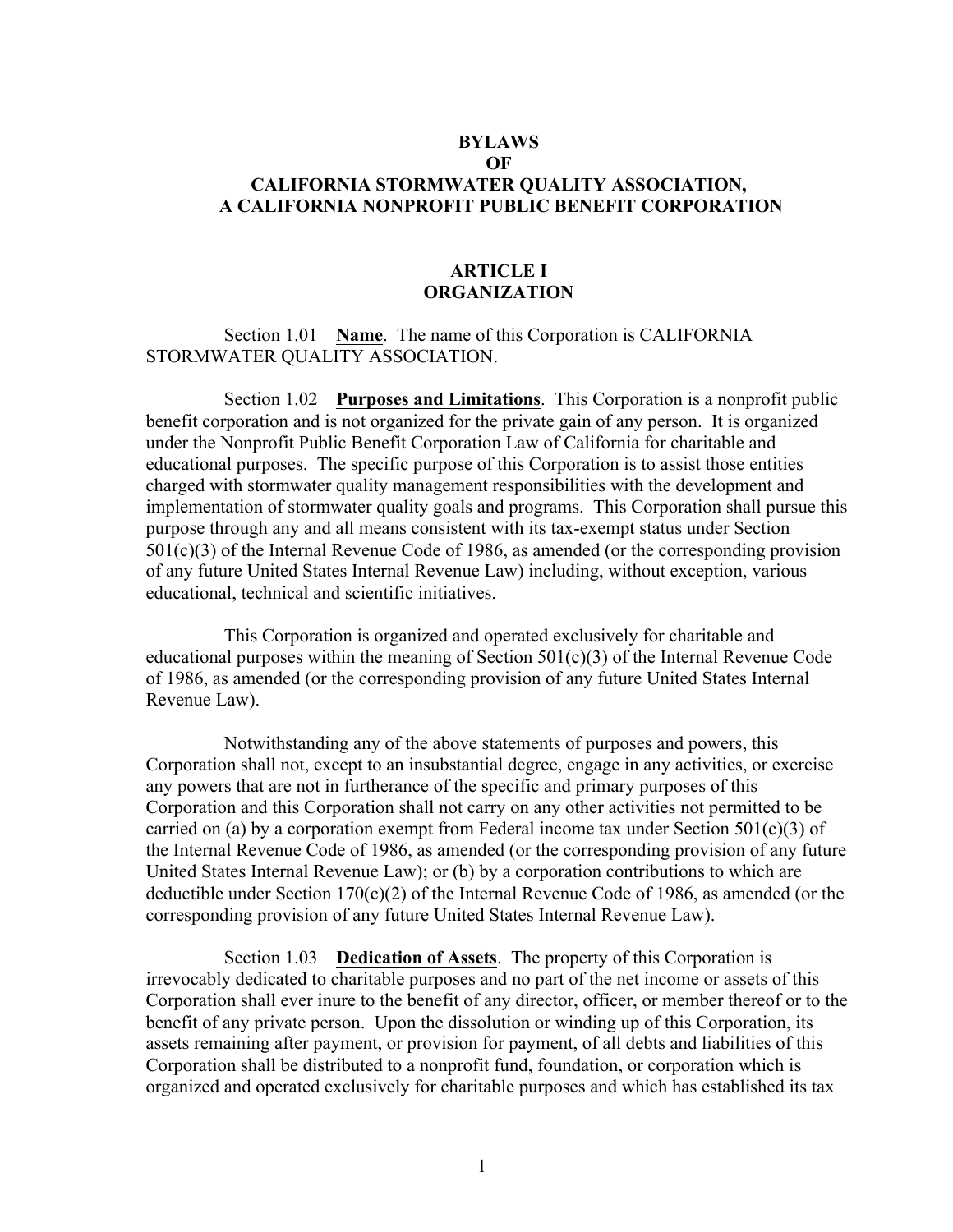exempt status under Section 501(c)(3) of the Internal Revenue Code of 1986, as amended (or the corresponding provision of any future United States Internal Revenue Law), and which is qualified for exemption from taxation under Section 23701d of the California Revenue and Taxation Code (or the corresponding provision of any future California Revenue and Tax Law).

#### **ARTICLE II OFFICES**

Section 2.01 **Principal Office**. The principal office for the transaction of the activities and affairs of the Corporation ("principal executive office") is fixed and located at PO Box 2105, Menlo Park, California 94026. The Board of Directors may change the principal executive office from one location to another. Any change of this location shall be noted by the Secretary of the Corporation on these Bylaws opposite this section, or this section may be amended to state the new location.

Section 2.02 **Other Offices**. The Board of Directors may at any time establish branch or subordinate offices at any place or places, within or without the State of California, where the Corporation is qualified to conduct its activities.

#### **ARTICLE III MEMBERSHIP**

Section 3.01 **Qualifications and Classes of Membership**. This Corporation shall have two (2) classes of members, designated as regular members, and affiliate members. Any person or entity dedicated to the purposes and activities of this Corporation, and satisfying the requirements for membership set forth in these Bylaws, shall be eligible for membership on approval of the membership application by the Board of Directors and on timely payment of such dues and fees as the Board of Directors may fix from time to time.

> (a) **Regular Member**. Any entity subject to permitting under a stormwater NPDES permit (MS4, Industrial, Construction Permittee or Co-Permittee, or a stormwater NPDES permitted County on behalf of itself and all permitted MS4's within such County) is eligible to become a regular member. Regular members shall be voting members of this Corporation.

(b) **Affiliate Member**. Any interested non-public entity (consulting firm, trade association, individual, etc.) not eligible for regular membership is eligible to become an affiliate member. Affiliate members shall be non-voting members of this Corporation.

Section 3.02 **Rights of Membership**. All regular members shall have the right to vote, as set forth in these Bylaws, on the election of directors, on the disposition of all or substantially all of the Corporation's assets, on any merger and its principal terms and any amendment of those terms, and on any election to dissolve the Corporation. In addition, those members shall have all rights afforded members under the California Nonprofit Public Benefit Corporation Law.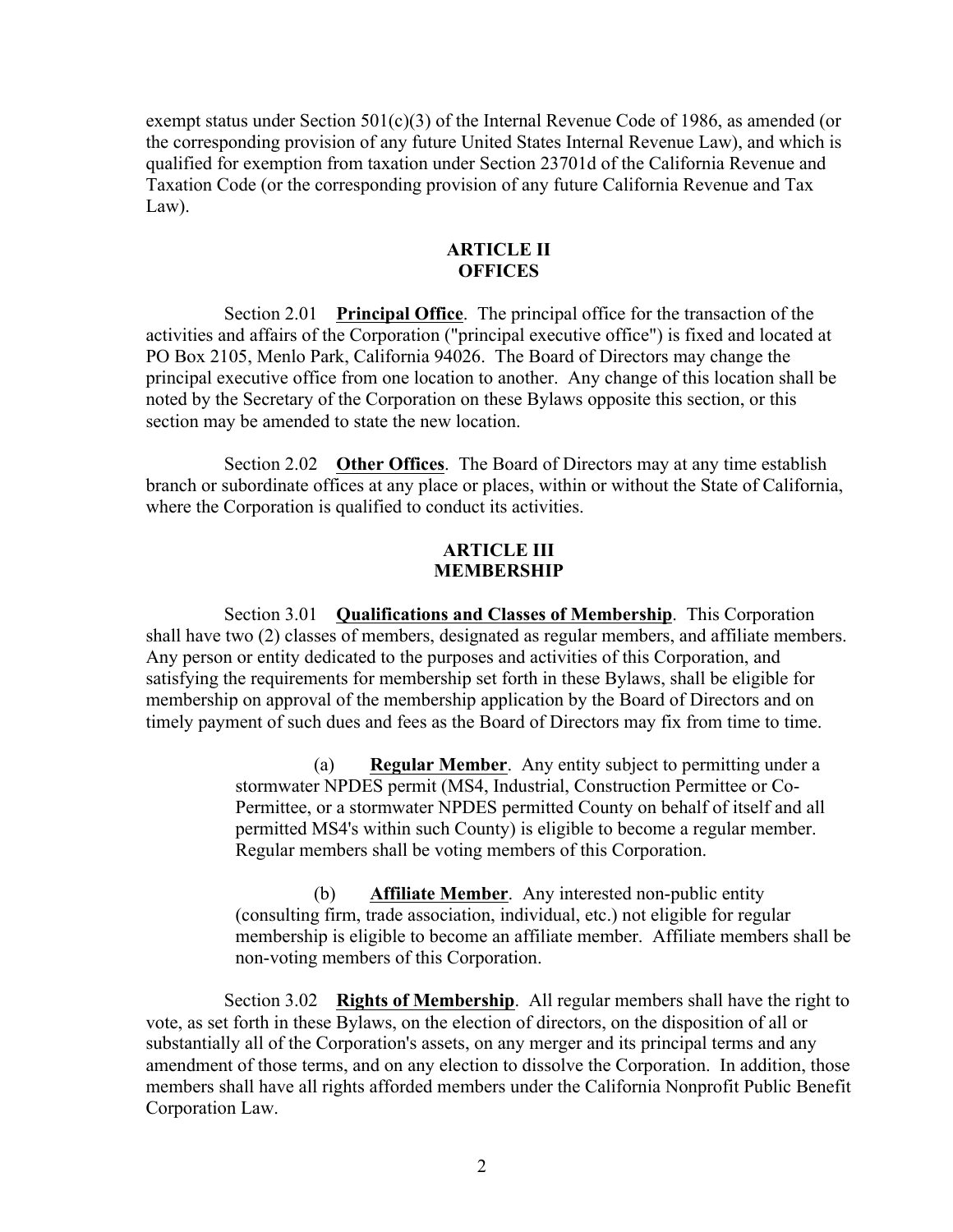Section 3.03 **Other Persons Associated With Corporation**. This Corporation may refer to persons or entities as affiliate members or other persons or entities associated with it as "members," even though those persons or entities are not voting members as set forth in Section 3.01 of these Bylaws, but no such reference shall constitute anyone as a member within the meaning of Corporations Code Section 5056 unless that person or entity shall have qualified for a voting membership under Section 3.01 of these Bylaws. Except as otherwise noted, references in these Bylaws to "members" shall mean members as defined in Corporations Code Section 5056. By amendment of its articles of incorporation or of these Bylaws, the Corporation may grant some or all of the rights of a member of any class to any person or entity that does not have the right to vote on the matters specified in Section 3.01 of these Bylaws, but no such person or entity shall be a member within the meaning of Corporations Code Section 5056.

Section 3.04 **Members' Dues, Fees, and Assessments**. Each member must pay, within the time and on the conditions set by the Board of Directors, the dues, fees, and assessments in amounts to be fixed from time-to-time by the Board of Directors, including, without exception, a per-person meeting charge to be fixed from time-to-time by the Board of Directors. The Board of Directors may, in its discretion, set different dues, fees, and assessments for each class and sub-class of members.

Section 3.05 **Members in Good Standing**. Members who have paid the required dues, fees, and assessments in accordance with these Bylaws and who are not suspended shall be members in good standing.

Section 3.06 **Termination of Membership**. A membership shall terminate on occurrence of any of the following events:

(a) Resignation of the member;

(b) Expiration of the period of membership, unless the member is renewed on the renewal terms fixed by the Board of Directors;

(c) The member's failure to pay dues, fees, or assessments as set by the Board of Directors within ninety (90) days after they are due and payable;

(d) Any event that renders the member ineligible for membership, or failure to satisfy membership qualifications; or

(e) Termination of membership under Section 3.07 of these Bylaws based on the good faith determination by the Board of Directors, or a committee or person authorized by the Board of Directors to make such a determination, that the member has failed in a material and serious degree to observe the rules of conduct of the Corporation, or has engaged in conduct materially and seriously prejudicial to the Corporation's purposes and interests.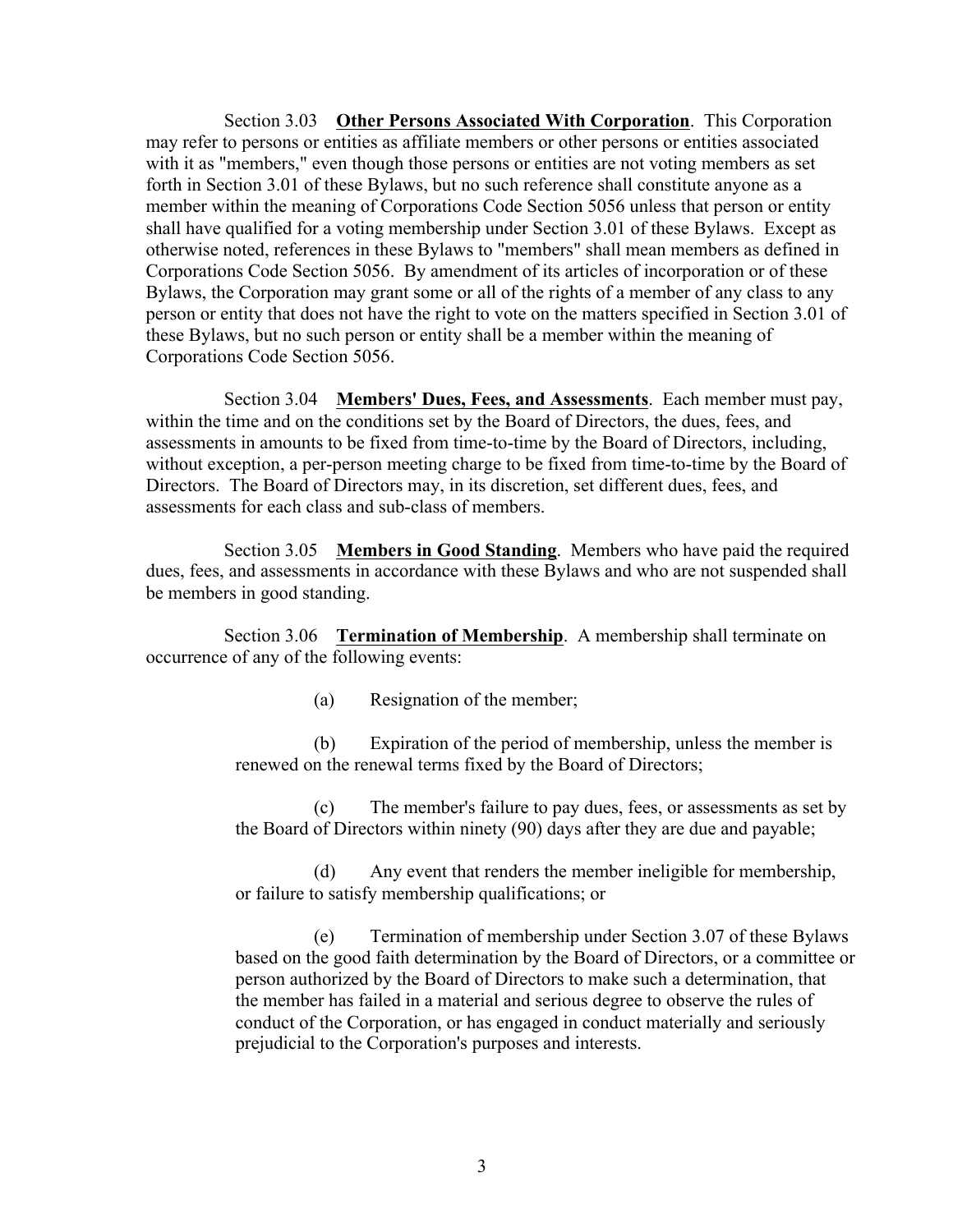Section 3.07 **Suspension of Membership**. A member may be suspended, under Section 3.08 of these Bylaws, based on the good faith determination by the Board of Directors, or a committee or person authorized by the Board of Directors to make such a determination, that the member has failed in a material and serious degree to observe the Corporation's rules of conduct, or has engaged in conduct materially and seriously prejudicial to the Corporation's purposes and interests. A person whose membership is suspended shall not be a member during the period of suspension.

Section 3.08 **Termination or Suspension of Membership**. If grounds appear to exist for suspending or terminating a member under Section 3.07 of these Bylaws, the following procedure shall be followed:

> (a) The Board of Directors shall give the member at least fifteen (15) days' prior notice of the proposed suspension or termination and the reasons for the proposed suspension or termination. Notice shall be given by any method reasonably calculated to provide actual notice. Notice given by mail shall be sent by first-class or registered mail to the member's last address as shown on the Corporation's records.

> (b) The member shall be given an opportunity to be heard, either orally or in writing, at least five (5) days before the effective date of the proposed suspension or termination. The hearing shall be held, or the written statement considered, by the Board of Directors or by a committee or personal authorized by the Board of Directors to determine whether the suspension or termination should occur.

Section 3.09 **Transfer of Memberships**. No membership or right arising from membership shall be transferred. All membership rights cease on the member's death or dissolution.

Section 3.10 **Annual Meeting**. An annual meeting of members shall be held in November of each year, unless the Board of Directors fixes another date or time and so notifies members as provided in Section 3.18 of these Bylaws. At the meeting, directors shall be elected or the results of the election presented if written ballot elections are held by mail or email in advance of this meeting and other proper business may be transacted, subject to Sections 3.16 and 3.17 of these Bylaws.

Section 3.11 **Quarterly Meetings**. A quarterly meeting of members shall be held at a time and place fixed by the Board of Directors. At the quarterly meetings any proper business may be transacted, subject to Section 3.17 of these Bylaws.

Section 3.12 **Place of Meeting**. Meetings of the members shall be held at any place within or outside California designated by the Board of Directors or by the written consent of all members entitled to vote at the meeting, given before or after the meeting. In the absence of any such designation, members' meetings shall be held at the Corporation's principal office.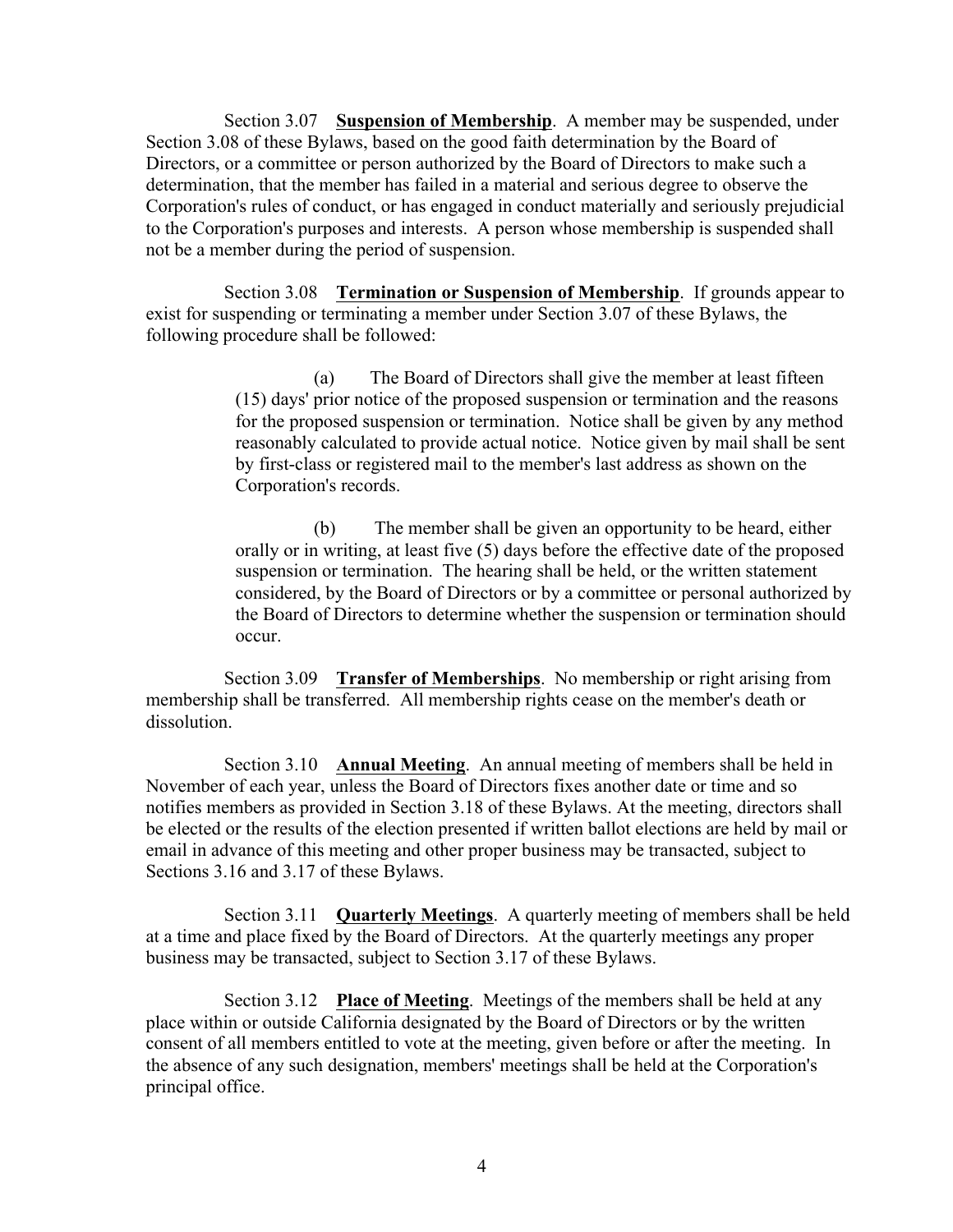Section 3.13 **Authority to Call Special Meetings**. The Board of Directors or the Chair or ten percent (10%) or more of the members, may call a special meeting of the members for any lawful purpose at any time.

Section 3.14 **Calling Special Meetings**. A special meeting called by any person entitled to call a meeting (other than the Board of Directors) shall be called by written request, specifying the general nature of the business proposed to be transacted, and submitted to the Chair or the Secretary of the Corporation. The officer receiving the request shall cause notice to be given promptly to the members entitled to vote, under Section 3.01 of these Bylaws, stating that a meeting will be held at a specified time and date fixed by the Board of Directors, provided, however, that the meeting date shall be at least thirty-five (35) but no more than ninety (90) days after receipt of the request. If the notice is not given within twenty (20) days after the request is received, the person or persons requesting the meeting may give the notice. Nothing in this Section shall be construed as limiting, fixing, or affecting the time at which a meeting of members may be held when the meeting is called by the Board of Directors.

Section 3.15 **Proper Business of Special Meeting**. No business, other than the business that was set forth in the notice of the meeting, may be transacted at a special meeting.

Section 3.16 **General Notice Requirements**. Whenever members are required or permitted to take any action at a meeting, a written notice of the meeting shall be given, under Section 3.18 of these Bylaws, to each member entitled to vote at that meeting. The notice shall specify the place, date, and hour of the meeting. For the annual meeting, the notice shall state the matters that the Board of Directors, at the time notice is given, intends to present for action by the members. For a special meeting, the notice shall state the general nature of the business to be transacted and shall state that no other business may be transacted. The notice of any meeting at which directors are to be elected shall include the names of all persons who are nominees when notice is given.

Section 3.17 **Notice of Certain Agenda Items**. Approval by the members of any of the following proposals, other than by unanimous approval by those entitled to vote, is valid only if the notice or written waiver of notice states the general nature of the proposal or proposals:

- (a) Removing a director without cause;
- (b) Filling vacancies on the Board of Directors;
- (c) Amending the articles of incorporation; or
- (d) Electing to wind up and dissolve the Corporation.

Section 3.18 **Manner of Giving Notice**. Notice of any meeting of members shall be in writing and shall be given at least ten (10) but no more than ninety (90) days before the meeting date. The notice shall be given either personally or by first-class, registered, or certified mail, or by other means of written communication including electronic mail, charges prepaid, and shall be addressed to each member entitled to vote, at the address of that member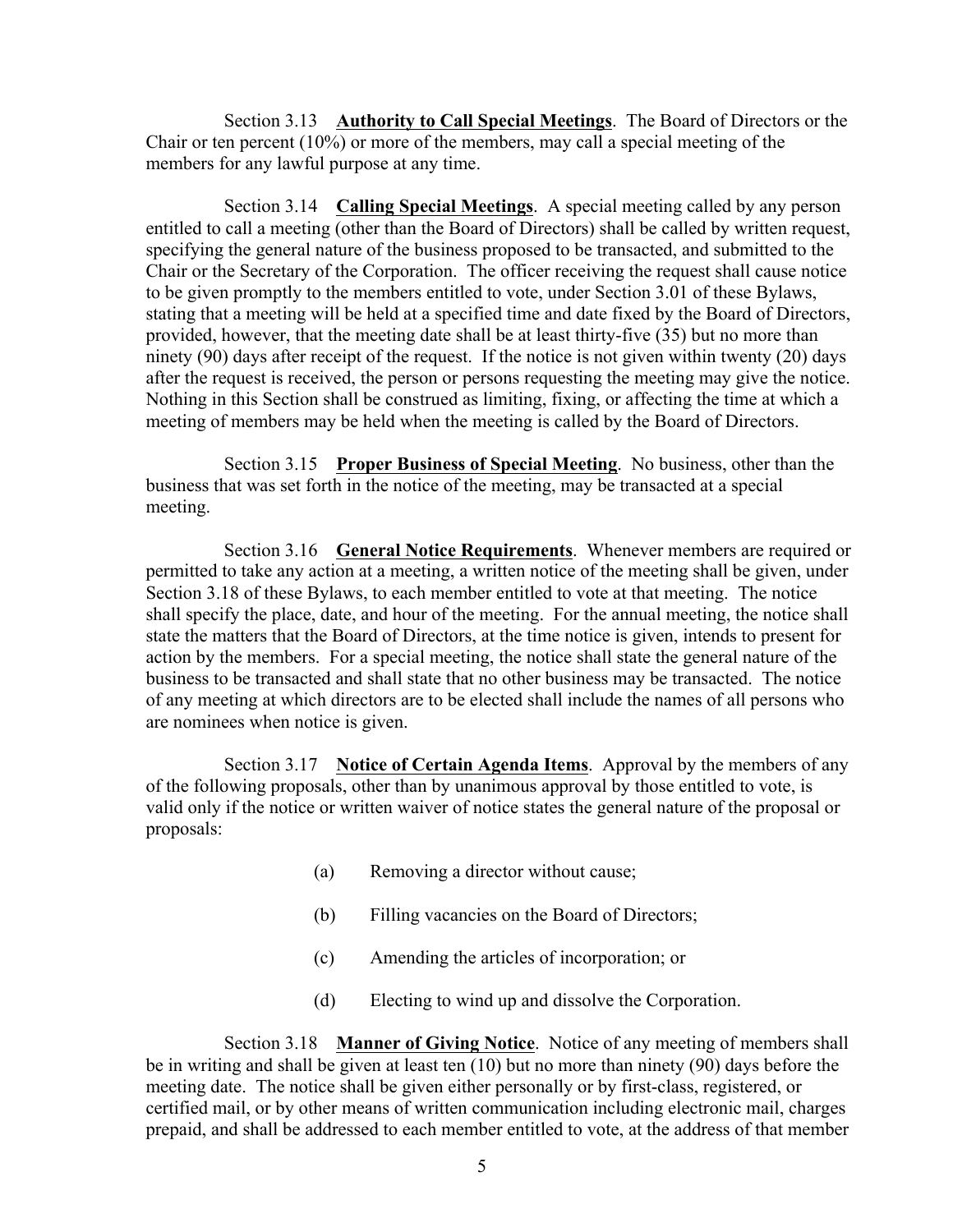as it appears on the books of the Corporation or at the address given by the member to the Corporation for purposes of notice. If no address appears on the Corporation's books and no address has been so given, notice shall be deemed to have been given if either (i) notice is sent to that member by first-class mail or facsimile or other written communication to the Corporation's principal office or (ii) notice is published at least once in a newspaper of general circulation in the county in which the principal office is located.

Section 3.19 **Quorum**. One-third (1/3) of the voting power shall constitute a quorum for the transaction of business at any meeting of members.

Section 3.20 **Manner of Voting**. Voting may be by voice or by ballot, except that any election of directors must be by ballot if demanded before the voting begins by any member at the meeting.

Section 3.21 **Number of Votes**. Each member entitled to vote may cast one (1) vote on each matter submitted to a vote of the members.

Section 3.22 **Approval by Majority Vote**. If a quorum is present, the affirmative vote of a majority of the voting power represented at the meeting, entitled to vote and voting on any matter, shall be deemed the act of the members unless the vote of a greater number, or voting by classes, is required by the California Nonprofit Public Benefit Corporation Law or by the articles of incorporation.

Section 3.23 **Waiver of Notice or Consent**. The transactions of any meeting of members, however called or noticed and wherever held, shall be as valid as though taken at a meeting duly held after standard call and notice, if (a) a quorum is present in person, and (b) either before or after the meeting, each member entitled to vote, not present in person, signs a written waiver of notice and consent to the holding of the meeting, or an approval of the minutes of the meeting. The waiver of notice, consent, or approval need not specify either the business to be transacted or the purpose of the meeting except that, if action is taken or proposed to be taken for approval of any matter specified in Section 3.17, of these Bylaws, the waiver of notice, consent, or approval shall state the general nature of the proposal. All such waivers, consents, or approvals shall be filed with the corporate records or made a part of the minutes of the meeting.

A member's attendance at a meeting shall also constitute a waiver of notice of and presence at that meeting unless the member objects at the beginning of the meeting to the transaction of any business because the meeting was not lawfully called or convened. Also, attendance at a meeting is not a waiver of any right to object to the consideration of matters required to be included in the notice of the meeting but not so included, if that objection is expressly made at the meeting.

Section 3.24 **Action By Unanimous Written Consent**. Any action required or permitted to be taken by the members may be taken without a meeting, if all members are noticed and a majority consents in writing to the action. The written consent or consents shall be filed with the minutes of the meeting. The action by written consent shall have the same force and effect as a unanimous vote of the members.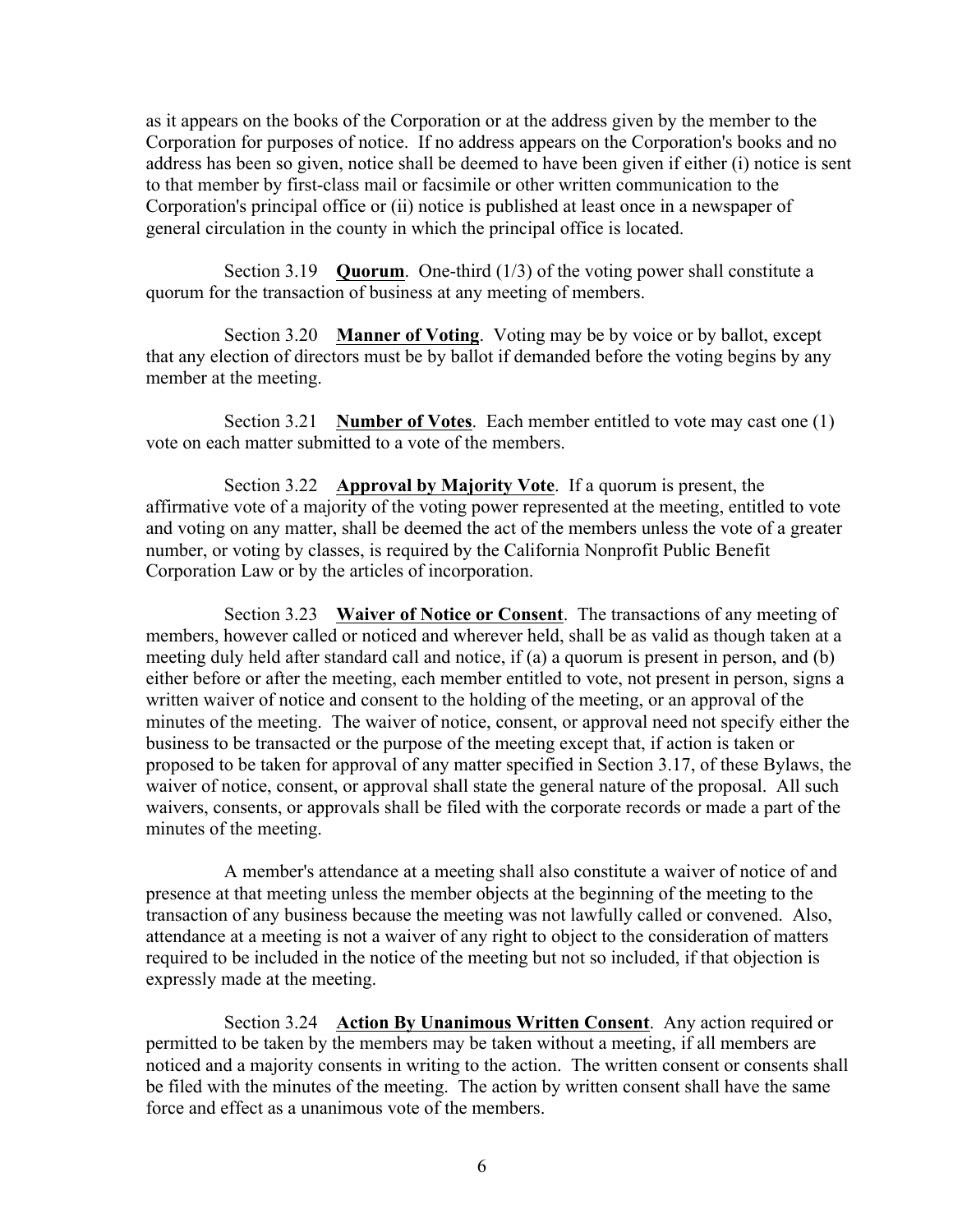Section 3.25 **Record Date for Notice, Voting, Written Ballots, and Other Board Actions**. For purposes of establishing the members entitled to receive notice of any meeting, entitled to vote at any meeting, entitled to vote by written ballot, or entitled to exercise any rights in any lawful action, the Board of Directors may, in advance, fix a record date. The record date so fixed for:

> (a) Sending notice of a meeting shall be no more than ninety (90) nor less than ten (10) days before the date of the meeting;

(b) Voting at a meeting shall be no more than sixty (60) days before the date of the meeting;

(c) Voting by written ballot shall be no more than sixty (60) days before the day on which the first written ballot is mailed or solicited; and

(d) Taking any other action shall be no more than sixty (60) before that action.

Section 3.26 **Acts Without Meeting.** Notwithstanding anything in these Bylaws to the contrary, any action which may be taken at any regular or special meeting of voting members may be taken without a meeting if the Corporation distributes a written ballot to every member entitled to vote on the matter. The written ballot and any related materials may be sent by electronic transmission by the Corporation and responses may be returned to the Corporation by electronic transmission to the Corporation. That ballot shall set forth the proposed action, provide an opportunity to specify approval or disapproval of any proposal, and provide a reasonable time within which to return the ballot to the Corporation, such time period to be no less than five (5) business days. Approval by written ballot pursuant to this Section of these Bylaws shall be valid only when the number of votes cast by ballot within the time period specified equals or exceeds the quorum required to be present at a meeting authorizing the action, and the number of approvals equals or exceeds the number of votes that would be required to approve at a meeting at which the total number of votes cast was the same as the number of votes cast by ballot.

#### **ARTICLE IV DIRECTORS**

Section 4.01 **Powers and Responsibilities**. Subject to the provisions and limitations of the California Nonprofit Public Benefit Corporation Law and any other applicable laws, and subject to any limitations in the Articles of Incorporation or these Bylaws, the activities and affairs of the Corporation shall be managed and all corporate powers shall be exercised by, or under the direction of, the Board of Directors. The Board of Directors shall be responsible for, among other things: (i) adopting an annual budget, (ii) adopting the annual dues schedule, and (iii) adopting policies and positions concerning regulations, legislation and litigation. The Board of Directors may delegate the management of the activities of the Corporation to an Executive Director, a management company, or management committees however composed, provided that the activities and affairs of the Corporation shall be managed, and all corporate powers shall be exercised, by, or under the ultimate direction of, the Board of Directors.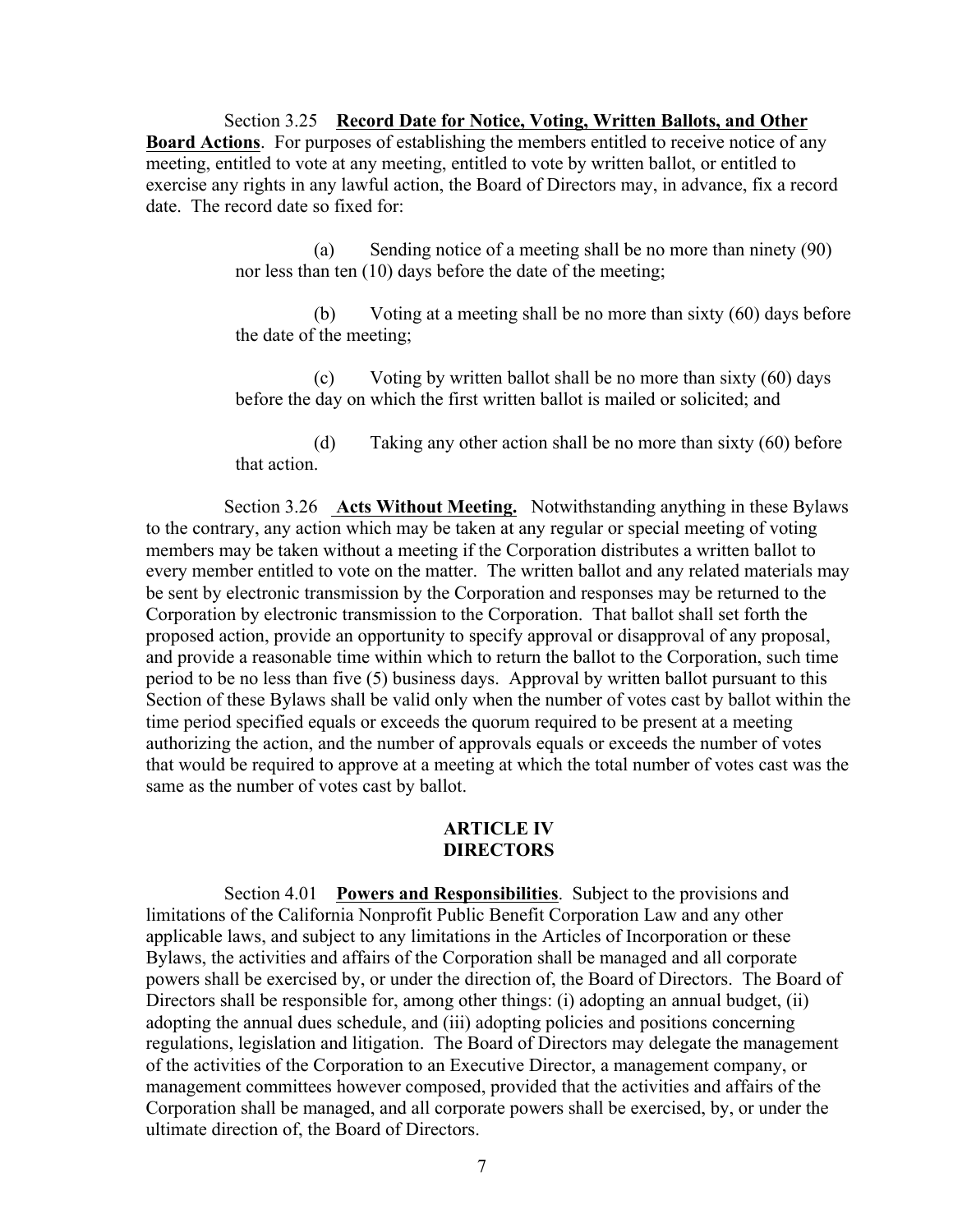Without prejudice to these general powers and subject to the same limitations, the Board of Directors, in addition to the other powers enumerated in these Bylaws, shall have the power to:

> (a) Appoint and remove, subject to any employment agreement and, at the pleasure of the Board of Directors, all officers, agents, and employees of the Corporation; prescribe powers and duties for them that are consistent with law, with the Articles of Incorporation, and with these Bylaws; fix their compensation (if any); and require from them security for faithful service.

> (b) Change the principal executive office in the State of California from one location to another; cause the Corporation to conduct its activities within or without the State of California; and designate any place within or without the State of California for holding any meeting of Directors.

> (c) Adopt and use a corporate seal and to alter the form of such seal from time to time, as in their judgment they may deem best, provided such seal shall at all times comply with the provisions of law.

> (d) To approve an annual operating budget and capital expenditure budget, to borrow money and incur indebtedness on behalf of the Corporation and cause to be executed and delivered for the Corporation's purposes, in the corporate name, promissory notes, bonds, debentures, deeds of trust, mortgages, pledges, hypothecations, and other evidences of debt and securities.

(e) To conduct, mange and control the affairs and activities of the Corporation and to make such rules and regulations therefore not inconsistent with applicable federal and California law, the Articles of Incorporation or the Bylaws as they may deem best.

Pursuant to authority hereinafter granted, to appoint committees and to delegate to such committees powers and authority of the Board of Directors in the management of the activities and affairs of the Corporation, except the power to adopt, amend or repeal Bylaws or Articles, and except as otherwise set forth herein.

(f) Fill vacancies on the Board of Directors in accordance with section 4.05.

Section 4.02 **Number and Qualification of Directors**. Commencing with the first annual meeting of the members, the authorized number of Directors shall be eleven (11) until changed by amendment to this bylaw made pursuant to the provisions of Article X of these Bylaws. Eight (8) of the Directors shall be duly authorized or elected representatives of a MS4 stormwater NPDES permittee or co-permittee and the remaining three (3) Directors shall be duly authorized or elected representatives of any non-MS4 category of membership in the Corporation. In the event that there are insufficient nominees in a category to fill the Director positions, those positions become at-Large and may be filled by duly authorized or elected representatives of any membership category.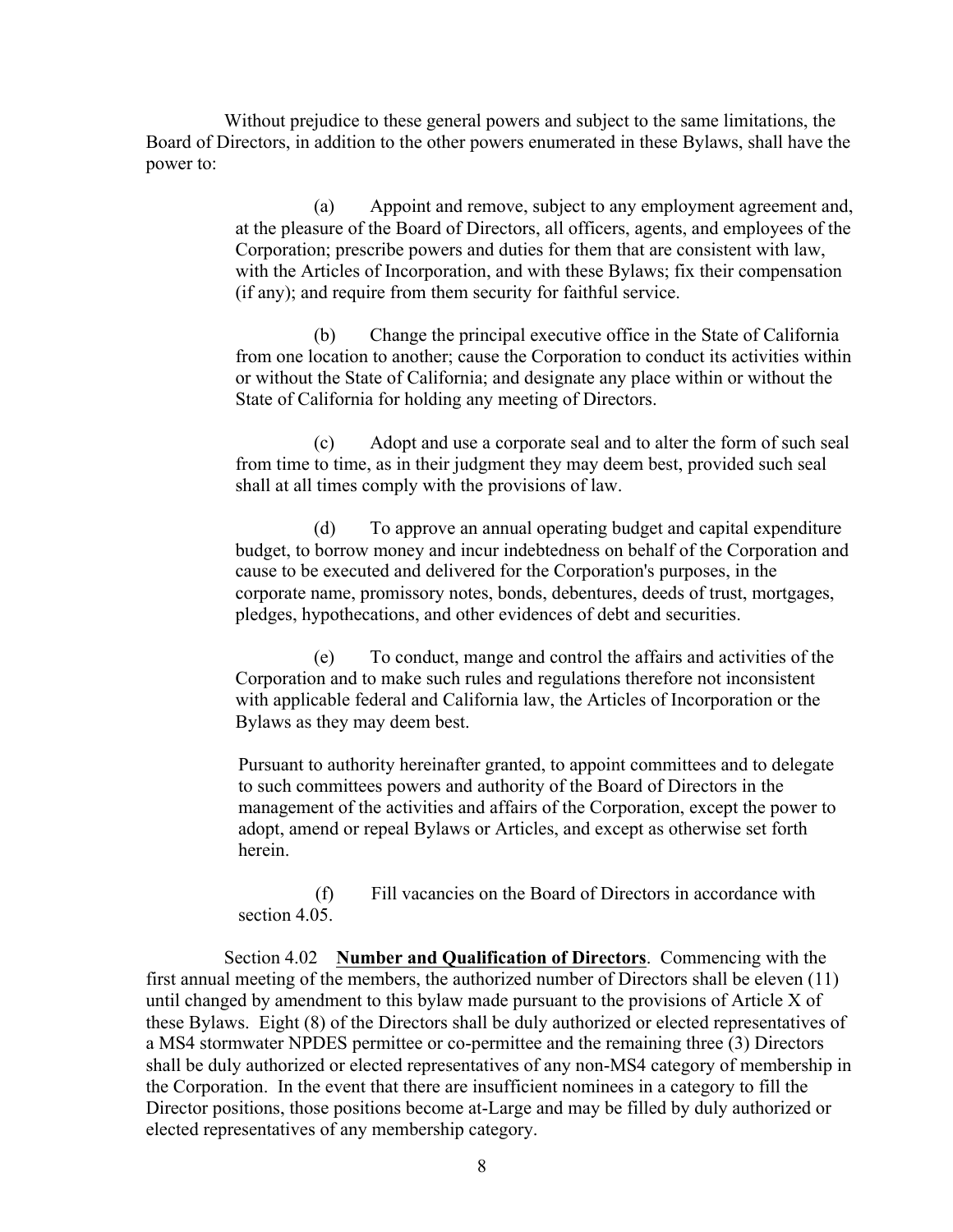A duly elected Director qualified at the time of his or her election shall remain eligible to serve as a Director if he or she changes employers until the end of the term to which he or she was elected provided he or she is a member in good standing and notifies the Board of Directors of the employment change.

Section 4.03 **Restriction on Interested Persons as Directors**. No more than forty-nine percent (49%) of the persons serving on the Board of Directors may be interested persons. An "interested person" is (a) any person compensated by the Corporation for services rendered to it within the previous twelve (12) months, whether as a full-time or parttime employee, independent contractor, or otherwise, excluding any reasonable compensation paid to a Director as Director; and (b) any brother, sister, ancestor, descendant, spouse, brother-in-law, sister-in-law, son-in-law, daughter-in-law, mother-in-law, or father-in-law of such person. However, any violation of the provisions of this bylaw shall not affect the validity or enforceability of any transaction entered into by the Corporation.

Section 4.04 **Election, Designation, and Term of Office of Directors**. Directors for the Corporation shall be elected by the voting members at an annual meeting of the members to be held in November of each year or by written ballot prior to the annual meeting. Directors shall be selected from a slate of nominees proposed by the Corporation's nominating committee and any eligible members nominated from the floor at the quarterly member's meeting preceding the annual meeting or by written nomination. Directors shall serve staggered two (2) year terms. At the first annual meeting of the members in November of 2002, six (6) Directors shall be elected for two (2) year terms and five (5) Directors shall be elected for one (1) year terms. Subsequent to the first annual meeting in 2002, Directors shall serve a term from January through December. If any Directors are not elected at an annual meeting, they may be elected at any special meeting of voting members held for that purpose or written ballot. Unless the Bylaws specifically provide otherwise, each such Director, including a Director appointed to fill a vacancy, shall hold office until expiration of the term for which appointed or elected and until a successor Director has been elected and qualified. No person shall serve as a Director for more than three (3) consecutive two (2) year terms. Following three (3) consecutive two (2) year terms, a break in service of two (2) years is required before a person is eligible to serve as a Director again. The last term of a Director will automatically be extended for a period not to exceed one year if the Director is currently serving as an Officer of the Board of Directors and has only served for one year preceding the end of their term. When a Director is appointed to fill a term, for which less than half the term is remaining, the appointment shall not count toward the noted term limits. If half or more of the term is remaining it shall be counted toward the term limit. (That is, if the appointed term is for less than one year then it does not count as a term served for the purposes of the term limits.)

Section 4.05 **Vacancies; Removal; Resignation of Directors**. A vacancy or vacancies on the Board of Directors shall be deemed to exist on the occurrence of any of the following: (a) the death or resignation of any Director; (b) the declaration by resolution of the Board of Directors of a vacancy in the office of a Director who has been declared to be improperly elected; (c) the declaration by resolution of the Board of Directors of a vacancy in the office of a Director who has been declared of unsound mind by an order of court, convicted of a felony, or found by final order or judgment of any court to have breached a duty under Article 3 of Chapter 2 of the California Nonprofit Public Benefit Corporation Law;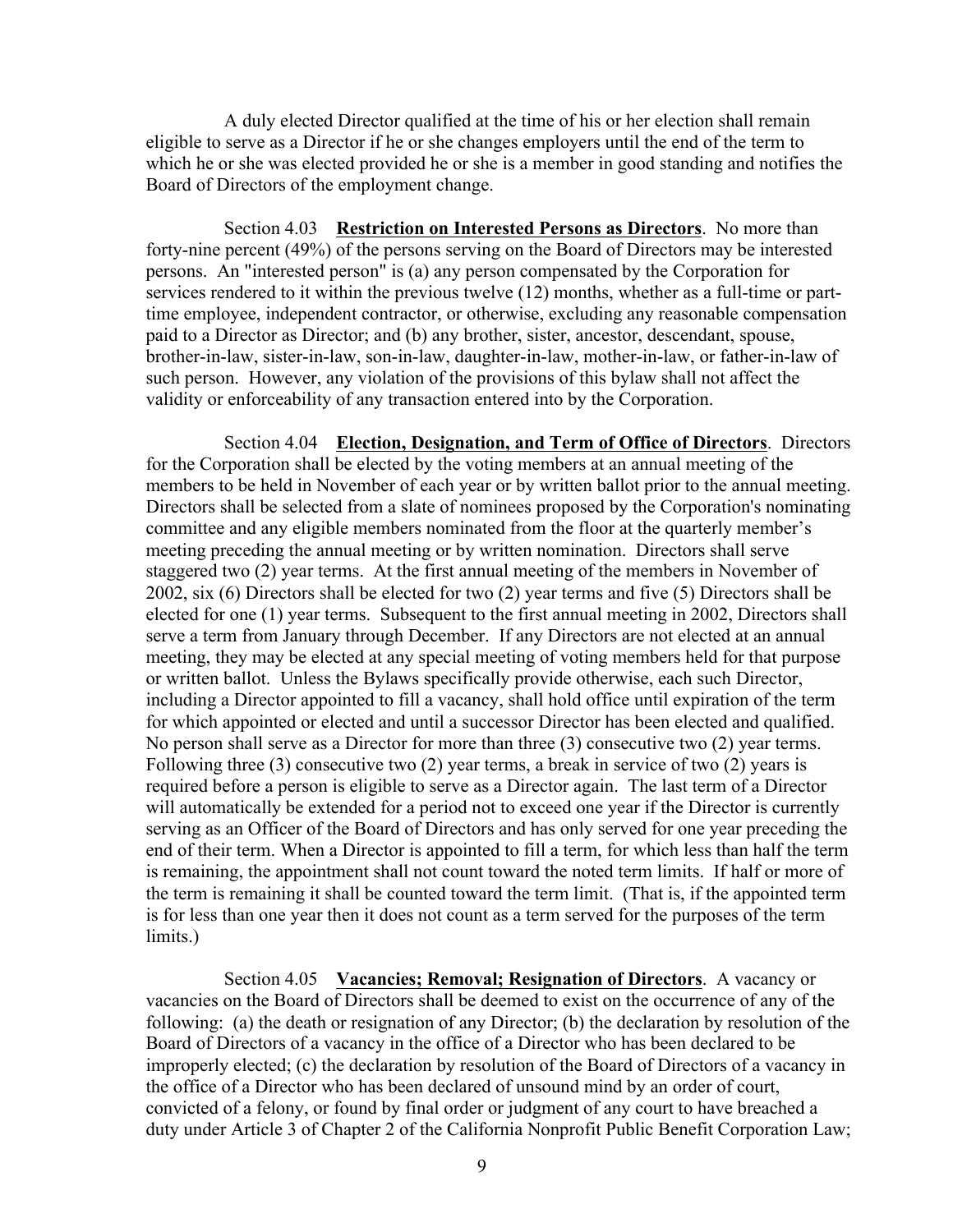(d) the increase of the authorized number of Directors; or (e) the removal of a Director in accordance with these Bylaws.

A Director may be removed, either with or without cause, by a three-fourths (3/4) vote of all other Directors at the time in office at any regular meeting or special meeting of the Board of Directors. The Board of Directors may set specific attendance guidelines that may cause a Director to be removed for failure to attend Board of Directors' meetings.

Except as provided below, any Director may resign by giving written notice to the Chair of the Board of Directors, the Vice-Chair or the Secretary, or the Board of Directors of the Corporation. The resignation shall be effective when the notice is given unless it specifies a later time for the resignation to become effective. If a Director's resignation is effective at a future time, the Board of Directors may elect a successor to take office as of the date when the resignation becomes effective. Except on notice to the Attorney General of State of California, no Director may resign if the Corporation would be left without a duly elected Director or Directors.

Vacancies on the Board of Directors may be filled by a majority of the Directors then in office, whether or not less than a quorum, or by a sole remaining Director.

No reduction of the authorized number of Directors shall have the effect of removing any Director from office before that Director's term of office has expired.

Section 4.06 **Place of Directors' Meetings; Meetings By Telephone**. Meetings of the Board shall be held at any place, within or without the State of California that has been designated by resolution of the Board of Directors or in the notice of the meeting or, if not so designated, at the principal executive office of the Corporation. Any meeting may be held by conference telephone, or similar communication equipment, as long as all Directors participating in the meeting can hear one another. All such Directors shall be deemed to be present in person at such a meeting.

Section 4.07 **Annual Meeting of Directors**. The Board of Directors shall hold its annual meeting in January. Each such annual meeting shall be held for purposes of organization, the election of officers, and the transaction of other business. Notice of the time and place of this meeting shall be required.

Section 4.08 **Other Regular Meetings**. Other regular meetings of the Board of Directors shall be held bi-monthly at such time and place as the Board of Directors may fix from time to time. The time and place of such meetings will be stated in the minutes of the previous meeting of the Board of Directors. Meetings of the Board of Directors may be open or closed to the members depending on the nature of the subject matter discussed at such meetings. Open meetings of the Board of Directors will address matters related to: (i) budget and business affairs, (ii) work plan status, (iii) regulatory statutory status and evaluation, (iv) such other matters as may appropriately come before the Board. Closed meetings shall involve confidential matters including, but not limited to, (i) strategic policy and litigation deliberations, and (ii) personnel matters.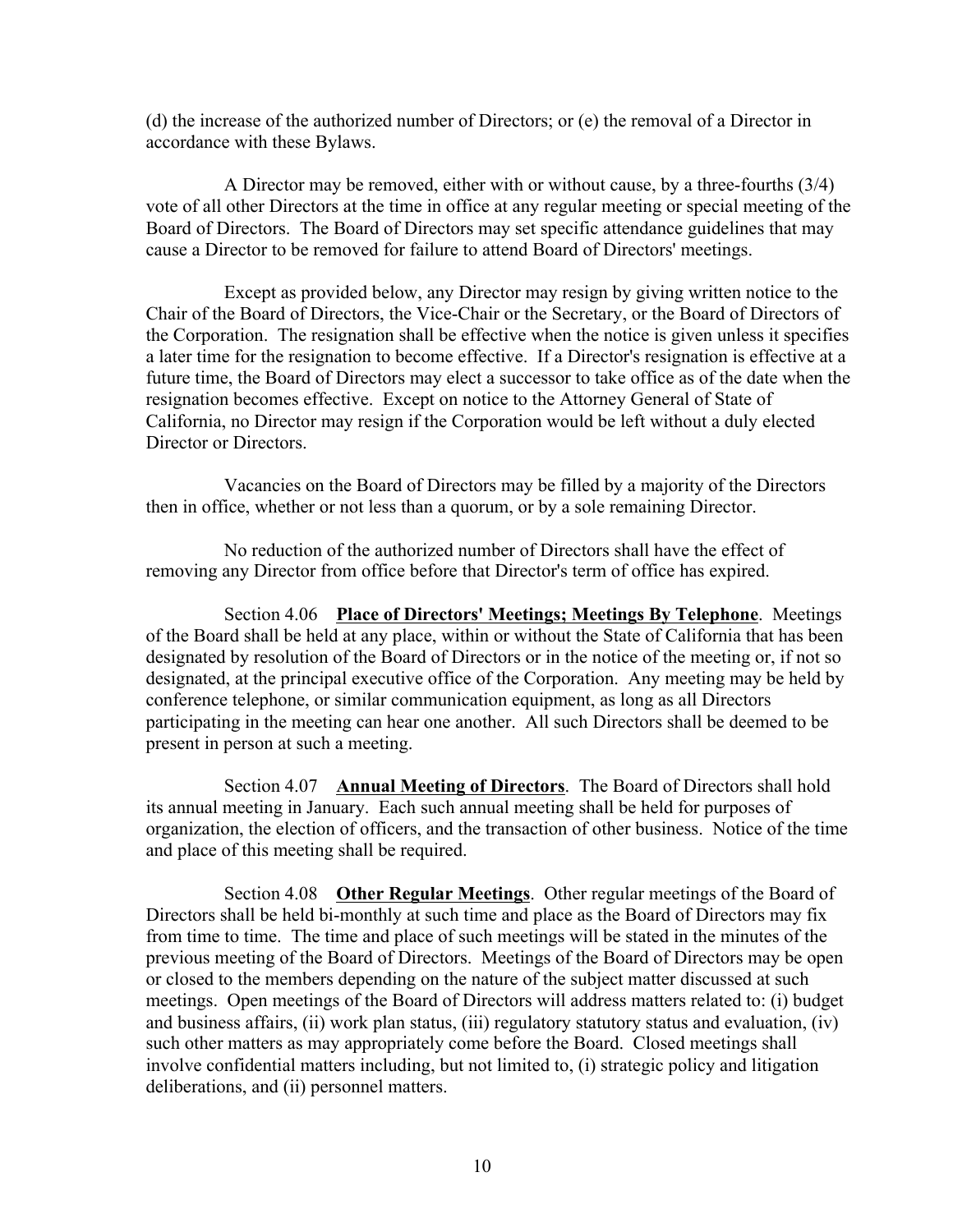Section 4.09 **Special Meetings**. Special meetings of the Board of Directors for any purpose may be called at any time by the Chair of the Board of Directors, the Vice-Chair, the Secretary or any two (2) Directors.

Notice of the time and place of special meetings shall be given to each Director by one of the following methods: (a) by personal delivery of written notice; (b) by first-class mail postage prepaid, (c) by telephone, either directly to the Director or to a person at such Director's office who would reasonably be expected to communicate that notice promptly to such Director; (d) by electronic mail (e-mail), either directly to the Director or to a person at such Director's office who would reasonably be expected to communicate that notice promptly to such Director; or (e) by fax, either directly to the Director or to a person at such Director's office who would reasonably be expected to communicate that notice promptly to such Director. All such notices shall be given or sent to the Director's address or telephone number as shown on the records of the Corporation.

Notice sent by first-class mail shall be deposited in the United States mail at least four (4) days before the time set for the meeting. Notices given by personal delivery, telephone, e-mail or fax shall be delivered, telephoned, e-mailed or faxed at least forty-eight (48) hours before the time set for the meeting.

The notice shall state the time of the meeting, and the place if the place is other than the principal executive office of the Corporation. The notice need not specify the purpose of the meeting.

Section 4.10 **Waiver of Notice**. Notice of a meeting need not be given to any Director who, either before or after the meeting, signs a waiver of notice, a written consent to the holding of the meeting, or an approval of the minutes of the meeting. The waiver of notice or consent need not specify the purpose of the meeting. All such waivers, consents, and approvals shall be filed with the corporate records or made a part of the minutes of the meetings. Notice of a meeting need not be given to any Director who attends the meeting and does not protest, before or at the commencement of the meeting, the lack of notice to that Director.

Section 4.11 **Quorum**. A majority of the authorized number of Directors shall constitute a quorum for the transaction of any business, except to adjourn. Every action taken or decision made by a majority of the Directors present at a duly held meeting at which a quorum is present shall be the act of the Board of Directors, subject to the provisions of the California Nonprofit Public Benefit Corporation Law, including, without limitation, those provisions relating to (a) approval of contracts or transactions in which a Director has a direct or indirect material financial interest; (b) approval of certain transactions between corporations having common directorships; (c) creation of, and appointments to, committees of the Board of Directors, and (d) indemnification of Directors. A meeting at which a quorum is initially present may continue to transact business, despite the withdrawal of Directors, if any action taken or decision made is approved by at least a majority of the required quorum for that meeting.

Section 4.12 **Adjournment**. A majority of the Directors present, whether or not a quorum is present, may adjourn any meeting to another time and place.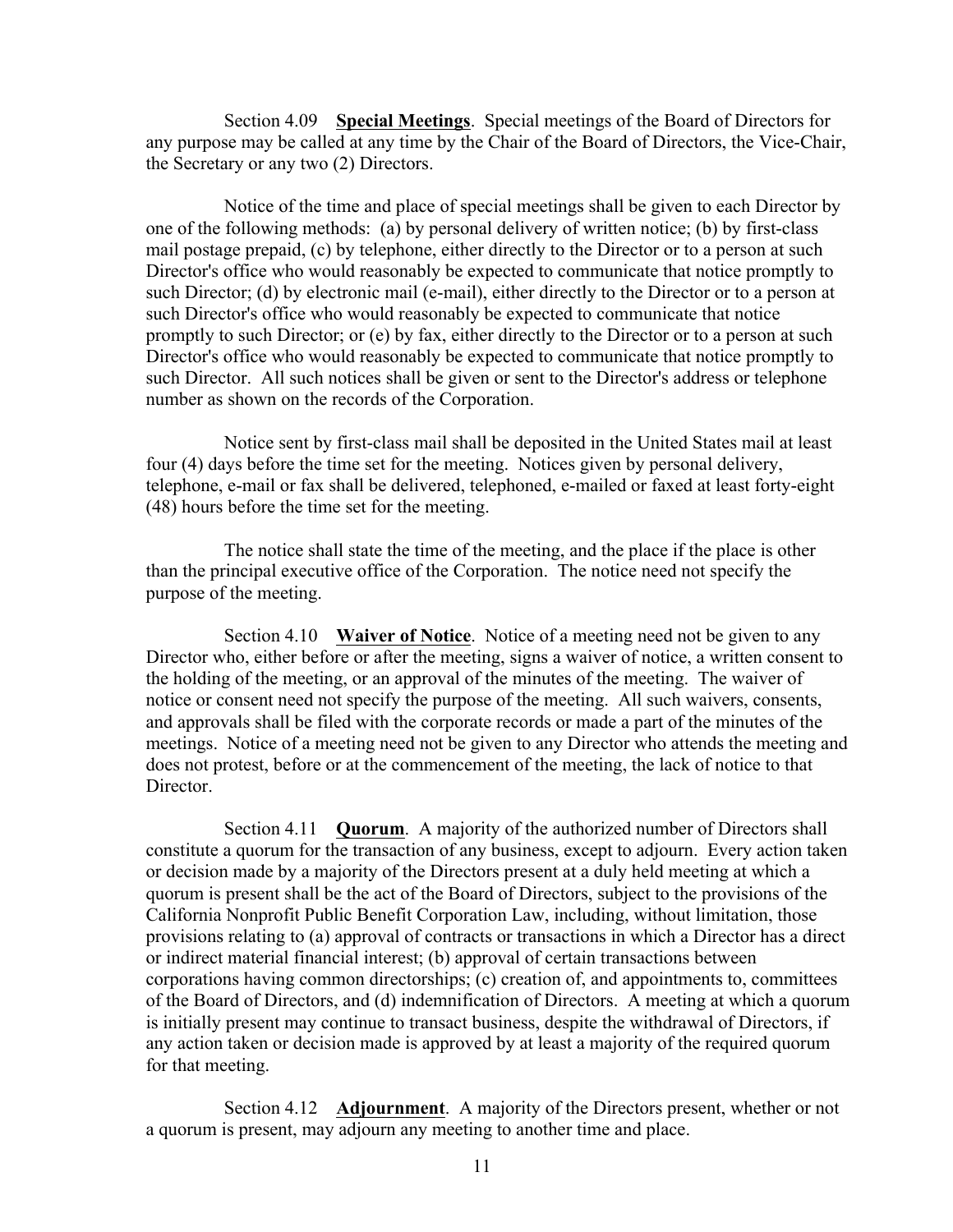Section 4.13 **Notice of Adjourned Meeting**. Notice of the time and place of holding an adjourned meeting need not be given unless the original meeting is adjourned for more than twenty-four (24) hours. If the original meeting is adjourned for more than twenty (24) hours, notice of any adjournment to another time and place shall be given, before the time of the adjourned meeting, to the Directors who were not present at the time of the adjournment.

#### Section 4.14 **Action Without a Meeting**.

Any action required or permitted to be taken by the Board of Directors may be taken without a meeting if all members of the Board of Directors consent in writing to the action; provided, however, that the consent of any Director who has a material financial interest in a transaction to which the Corporation is a party and who is an "interested director," as defined in Section 5233 of the California Corporations Code, shall not be required for approval of that transaction. Such action by written consent shall have the same force and effect as any other validly approved action of the Board of Directors. All such consents shall be filed with the minutes of the proceedings of the Board of Directors.

Section 4.15 **Reimbursement of Directors**. Directors and members of committees may receive such reimbursement of expenses, as may be fixed or determined by resolution of the Board of Directors to be just and reasonable as to the Corporation at the time that such resolution is adopted.

#### **ARTICLE V OFFICERS**

Section 5.01 **Officers of the Corporation**. The officers of the Corporation shall consist of a Chair, a Vice-Chair, a Secretary, and a Treasurer. The Corporation may also have, at the discretion of the Board of Directors, such other officers as may be appointed in accordance with Section 5.03 of these Bylaws. Any number of offices may be held by the same person, except that neither the Secretary nor the Treasurer may serve concurrently as the Chair or Vice-Chair of the Board of Directors.

Section 5.02 **Election of Officers**. The officers of the Corporation, except such officers as may be appointed under Section 5.03 of these Bylaws, shall be chosen bi-annually by the Board of Directors from among the Board members. The Board of Directors shall identify candidate Officers during the last meeting of the preceding year and formally elect the Officers during the annual meeting. Officers shall serve two (2) calendar year terms. Officers may serve no more than one (1) two (2) year term and may be elected to serve again after a one (1) year break in service. When an Officer is elected to fill a partial term, for which less than half the term is remaining, it shall not count toward the noted term limits. If one half or more of the term is remaining it shall be counted toward the term limit.

Section 5.03 **Additional Officers**. The Board of Directors may appoint and may authorize the Chair of the Board of Directors, or other officer, to appoint any other officers that the Corporation may require. Each officer so appointed shall have the title, hold office for the period, have the authority, and perform the duties specified in the Bylaws or determined by the Board of Directors.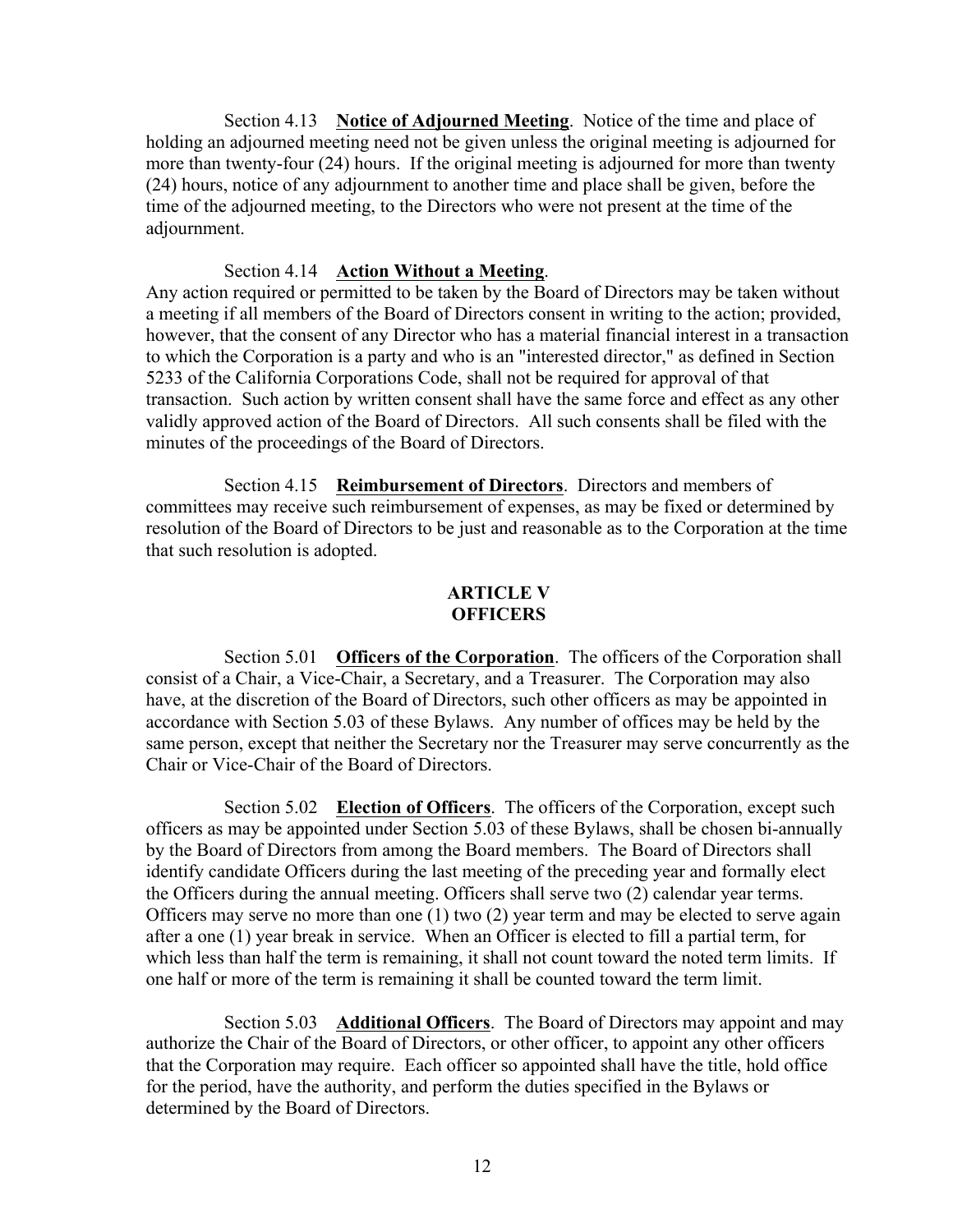Section 5.04 **Removal and Resignation of Officers**. Without prejudice to any rights of an officer under any contract of employment, any officer may be removed with or without cause by the Board of Directors and also, if the officer was not chosen by the Board of Directors, by any officer on whom the Board may confer that power of removal.

Any officer may resign at any time by giving written notice to the Corporation. The resignation shall take effect as of the date the notice is received or at any later time specified in the notice and, unless otherwise specified in the notice, the resignation need not be accepted to be effective. Any resignation shall be without prejudice to the rights, if any, of the Corporation under any contract to which the officer is a party.

Section 5.05 **Vacancies in Office**. A vacancy in any office because of death, resignation, removal, disqualification, or any other cause shall be filled in the manner prescribed in these Bylaws for regular appointments to that office, provided, however, that vacancies need not be filled on an annual basis.

Section 5.06 **Chair of the Board**. Subject to the control of the Board of Directors, the Chair of the Board of Directors shall direct, and control the activities and affairs of the Board and its officers. The Chair of the Board of Directors shall have such other powers and duties as the Board of Directors or these Bylaws may prescribe. In the absence of an Executive Director, retained either as an employee of the Corporation or as an administrative services contractor of the Corporation, the Chair shall serve as the chief executive officer and direct and control the Corporation's activities and affairs. The Chair shall be given the necessary authority and held responsible for the administration of the Corporation in all its activities and subject only to such policies as may be adopted and such orders as may be issued by the Board of Directors or by any of its committees to which it has delegated power for such action. The Chair shall act as the "duly authorized representative" of the Board of Directors in all matters in which the Board of Directors has not formally designated some other person for that specific purpose. Without prejudice to such general powers as above described, but subject to the limitations, authority and duties of the Chair are hereby expressly declared to be:

> (a) To carry out all policies established by the Board of Directors, and to advise on the formation of those policies;

(b) To attend meetings of the Board of Directors and its committees;

(c) To prepare a specific plan on an annual basis for the achievement of the Corporation's long-range objectives and goals as adopted by the Board of Directors, and to periodically review and evaluate that plan, and to report to the Board of Directors on that plan's execution;

(d) To promote effective and economical working relationships with other charitable organizations;

(e) To represent the Corporation to the various segments of the public served by or related to the Corporation;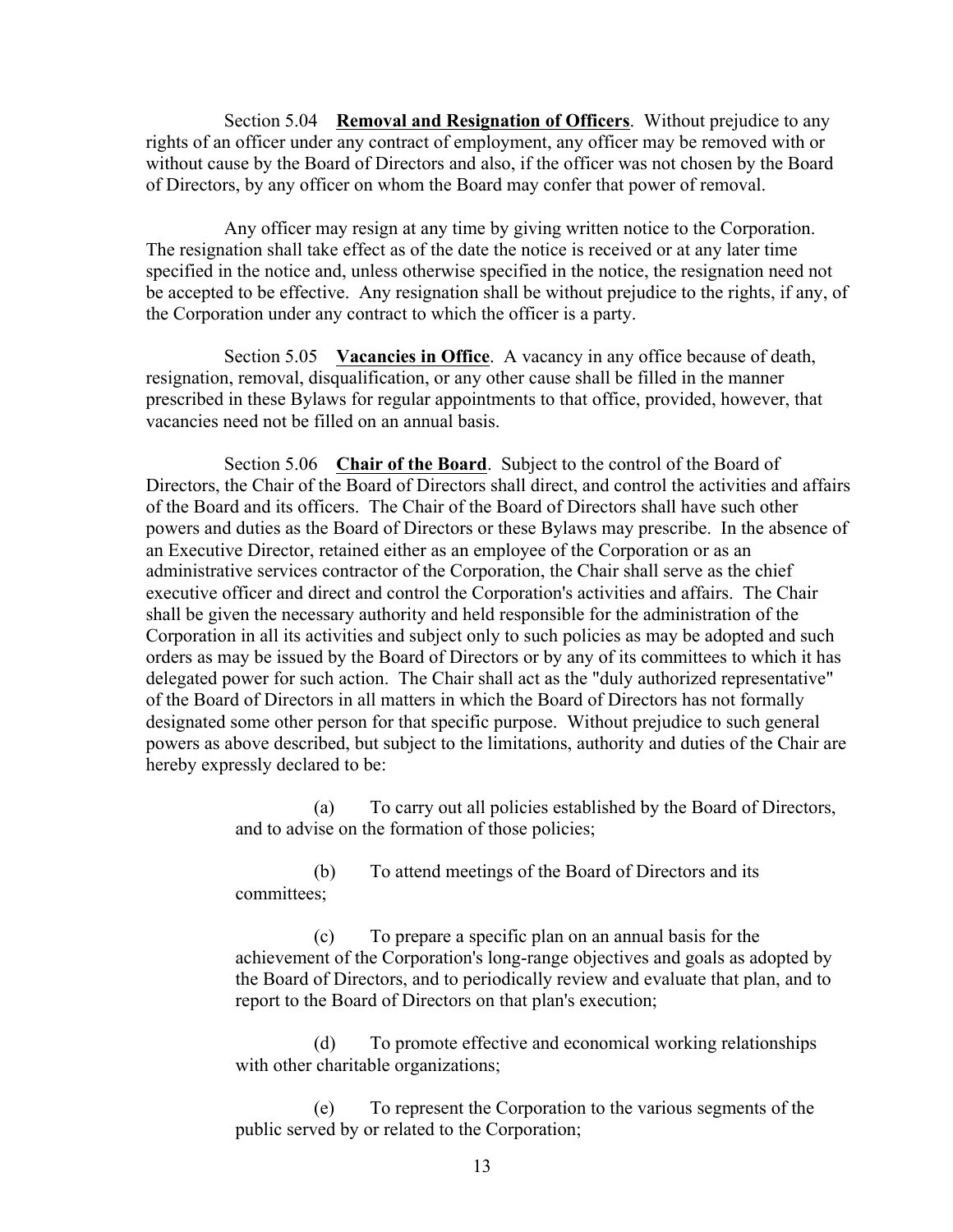(f) To see that the Corporation is in compliance with applicable laws and regulations and to assure review of and prompt action on reports and recommendations of authorized planning, regulatory and inspecting agencies; and

(g) To oversee, together with a personnel committee of the Board, the performance of the Executive Director in the performance of the following duties:

(1) Submitting to the Board of Directors an annual budget showing the expected receipts and expenditures;

(2) Selecting, employing, controlling, and discharging all administrative officers and employees authorized by the Board of Directors;

(3) Requiring that all physical properties are kept in good repair and operating condition;

(4) Supervising all business and financial affairs such as the maintenance of financial transaction records, collections of accounts, and purchase and issuance of supplies in accordance with principles of prudent business management;

(5) Submitting regularly to the Board of Directors or its authorized committees, the financial activities of the Corporation and preparing and submitting such special reports as may be required by the Board of Directors:

(h) To perform any other duty that may be necessary in the best interest of the Corporation.

Section 5.07 **Vice-Chair**. If the Chair is absent or disabled, the Vice-Chair shall perform all duties of the Chair. When so acting, the Vice-Chair shall have all powers of, and be subject to, all restrictions on the Chair. The Vice-Chair shall have such other powers and perform such other duties as the Board of Directors or these Bylaws may prescribe.

Section 5.08 **Secretary**. The Secretary shall keep or cause to be kept, at the Corporation's principal executive office or such other place as the Board of Directors may direct, a book of minutes of all meetings, proceedings, and actions of the Board of Directors. The minutes of meetings shall include the time and place that the meeting was held, whether the meeting was annual, regular, or special, and, if special, how authorized, the notice given, and the names of those present at Board and committee meetings. The Secretary shall keep or cause to be kept, at the principal executive office in the State of California, a copy of the Articles of Incorporation and Bylaws, as amended to date.

The Secretary shall give, or cause to be given, notice of all meetings of the Board of Directors and of committees of the Board of Directors required by these Bylaws to be given. The Secretary shall keep the corporate seal in safe custody and shall have such other powers and perform such other duties as the Board of Directors of these Bylaws may prescribe.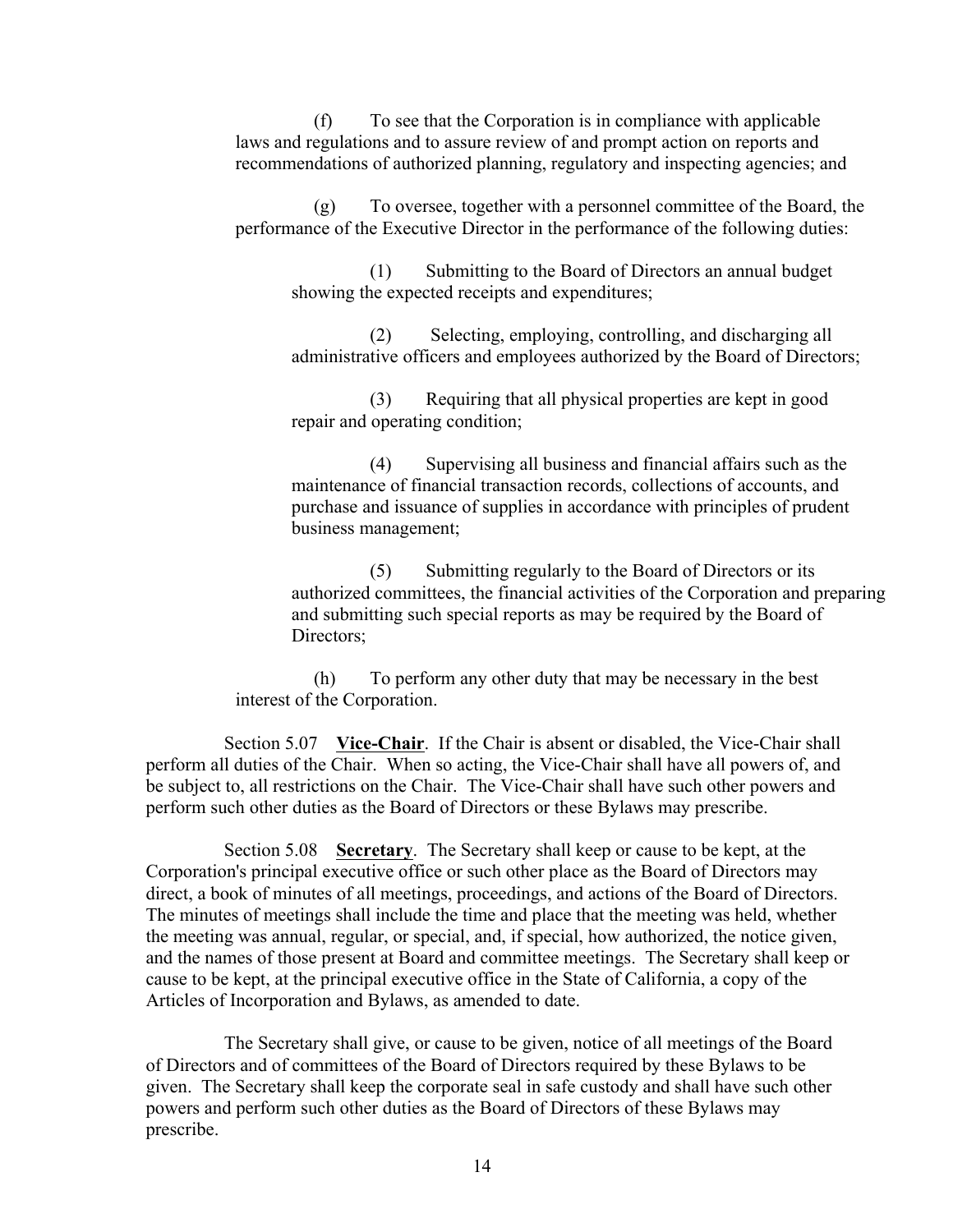Section 5.09 **Treasurer**. The Treasurer shall keep and maintain, or cause to be kept and maintained, adequate and correct books and accounts of the Corporation's properties and transactions. The Treasurer shall send or cause to be given to the Directors such financial statements and reports as are required to be given by law, by these Bylaws, or by the Board of Directors. The books of account shall be open to inspection by any Director at all reasonable times.

The Treasurer shall deposit, or cause to be deposited, all money and other valuables in the name of, and to the credit of, the Corporation with such depositories as the Board of Directors may designate; shall disburse the Corporation's funds as the Board of Directors may order; shall render to the Chair of the Board of Directors, and the Board of Directors, when requested, an account of all transactions as Treasurer and of the financial condition of the Corporation; and shall have such other powers and perform such other duties as the Board of Directors or these Bylaws may prescribe.

The Board of Directors will secure in the name of the Corporation and the Treasurer a bond in the amount and with the surety or sureties specified by the Board of Directors for faithful performance of the duties of the office and for restoration to the Corporation of all of its books, papers, vouchers, money, and other property of every kind in the possession or under the control of, the Treasurer upon such officer's death, resignation, retirement, or removal from office.

#### **ARTICLE VI COMMITTEES**

Section 6.01 **Committees of the Board**. The Board of Directors, by motion adopted by a majority of the Directors then in office, provided a quorum is present, may create one or more committees, including, but not limited to, an Executive Program Committee as defined in Section 6.03, each consisting of two (2) or more Directors, and other persons that the Directors may appoint to serve at the pleasure of the Board of Directors. Appointments to committees of the Board shall be by majority vote of the Directors then in office. The Board of Directors may appoint one or more Directors as alternate members of any such committee, who may replace any absent member at any meeting. Any such committee, to the extent provided in the Board motion, shall only have the authority delegated by the Board of Directors, except that no committee, regardless of Board motion, may:

> (a) Fill vacancies on the Board of Directors or on any committee that has the authority of the Board of Directors;

> (b) Fix compensation of the Directors for serving on the Board of Directors or on any committee;

> > (c) Amend or repeal Bylaws or adopt new Bylaws;

(d) Amend or repeal any resolution of the Board of Directors that by its express terms is not so amendable or repealable;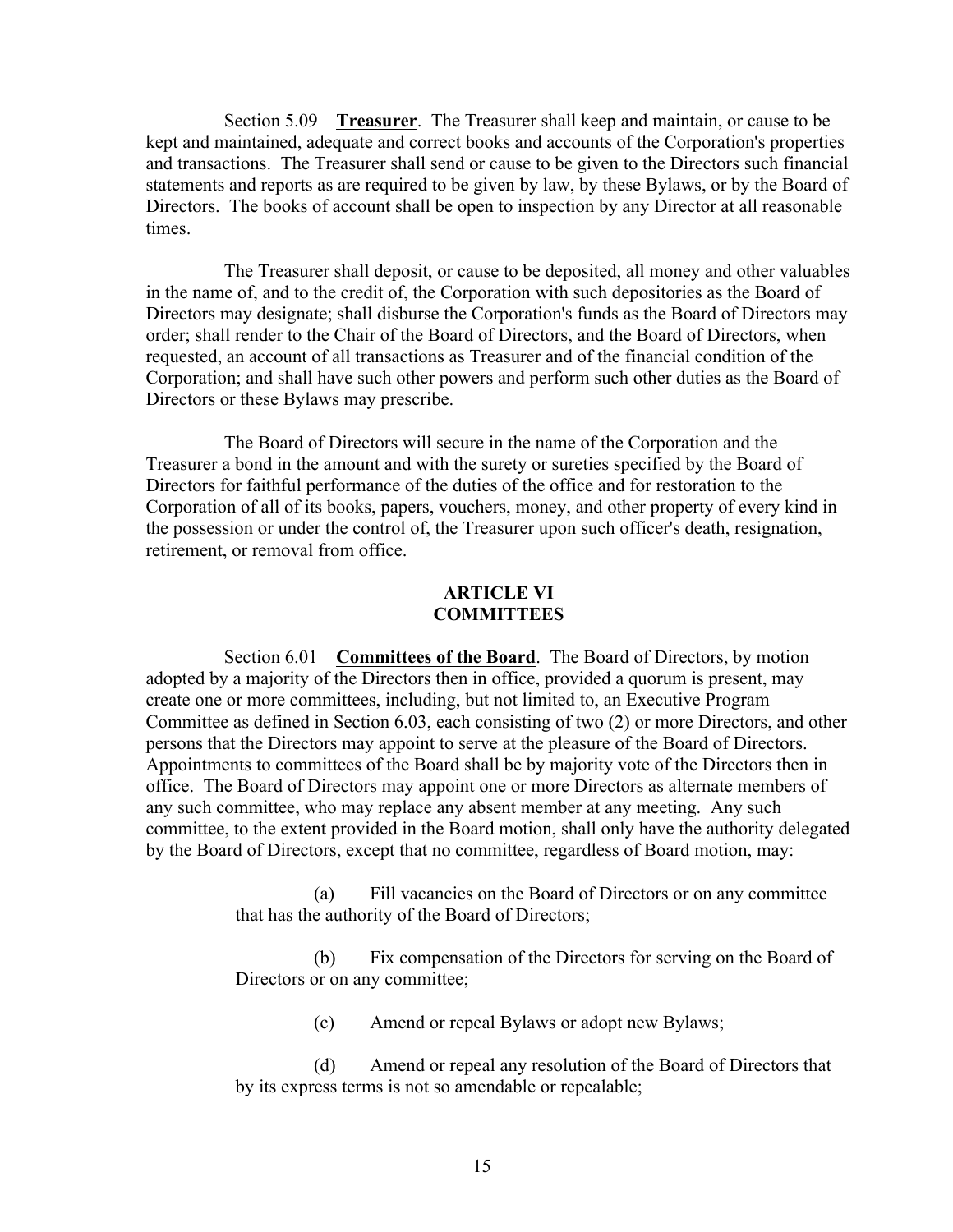(e) Create any other committees of the Board of Directors or appoint the members of committees of the Board of Directors;

(f) Expend corporate funds to support a nominee for Director after more people have been nominated for Director than can be elected; or

(g) Approve any contract or transaction to which the Corporation is a party and in which one or more of its Directors has a material financial interest, except as special approval is provided for in Section 5233(d)(3) of the California Corporations Code; or

(h) Take any final action in violation of the California Nonprofit Public Benefit Corporation Law.

Section 6.02 **Meetings and Actions of Committees**. Meetings and actions of committees of the Board of Directors shall be governed by, held, and taken in accordance with, the provisions of these Bylaws concerning meetings and other Board actions, except that the time for regular meetings of such committees and the calling of special meetings of such committees may be determined either by Board motion or, if there is none, by motion of the committee of the Board of Directors. Minutes of each meeting of the Executive Program Committee of the Board of Directors shall be kept and shall be filed with the corporate records. All other committees of the Board of Directors shall report actions and decisions of their committee at the Board of Directors meeting immediately following the committee meeting, and such reports shall be made part of the Board of Directors minutes. The Board of Directors may adopt rules for the government of any committee, provided they are consistent with these Bylaws or, in the absence of rules adopted by the Board of Directors, the committee may adopt such rules.

Section 6.03 **Executive Program Committee**. An Executive Program Committee shall be selected by the Chair with the consent of the Board of Directors. The Executive Program Committee shall be comprised of no more than twenty-seven (27) committee members, the exact number to be determined by the Board of Directors, and shall be comprised of representatives of regular members, and affiliate members, and shall include a minimum of two (2) directors. No less than one-third (1/3) of the committee members shall be affiliate members. The Executive Program Committee shall (i) develop and propose to the Board of Directors the annual work plan, (ii) recommend policy and program direction and initiatives, (iii) pursue to completion the annual work plan, and (iv) serve as the nominating committee for the election of Directors and the selection of work group leaders. The Executive Program Committee shall meet bi-monthly and the meetings shall be open to all interested members.

#### **ARTICLE VII INDEMNIFICATION OF DIRECTORS, OFFICERS, EMPLOYEES AND OTHER AGENTS**

Section 7.01 **Agents, Proceedings, and Expenses**. For the purposes of this Article, "agent" means any person who is or was a Director, officer, employee, or other agent of this Corporation; "proceeding" means any threatened, pending or completed action or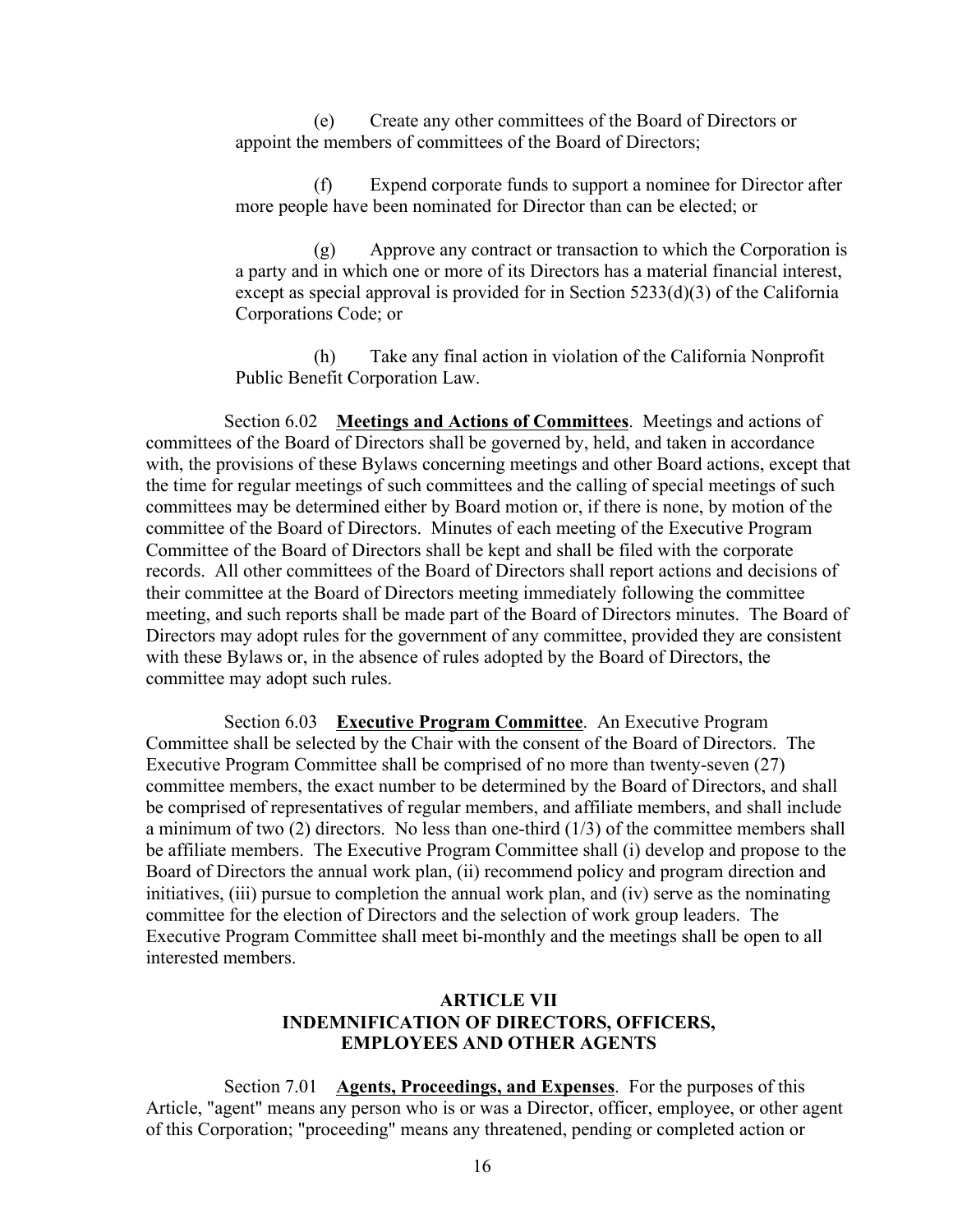proceeding, whether civil, criminal, administrative, or investigative; and "expense" includes, without limitation, attorneys' fees and any expenses of establishing a right to indemnification under Sections 7.04 or 7.05(b) of this Article VII.

Section 7.02 **Actions Other Than By the Corporation**. This Corporation shall have the power to indemnify any person who was or is a party, or is threatened to be made a party, to any proceeding (other than an action by, or in the right of, this Corporation to procure a judgment in its favor, an action brought under Section 5233 of the California Corporations Code, or an action brought by the Attorney General or a person granted relator status by the Attorney General for any breach of duty relating to assets held in charitable trust) by reason of the fact that such person is or was an agent of this Corporation, against expenses, judgments, fines, settlements and other amounts actually and reasonably incurred in connection with such proceeding if that person acted in good faith and in a manner that person reasonably believed to be in the best interests of this Corporation and, in the case of a criminal proceeding, had no reasonable cause to believe the conduct of that person was unlawful. The termination of any proceeding by judgment, order, settlement, conviction, or upon a plea of nolo contendere or its equivalent shall not, of itself, create a presumption that the person did not act in good faith and in a manner which the person reasonably believed to be in the best interests of this Corporation or that the person had reasonable cause to believe that the person's conduct was unlawful.

Section 7.03 **Actions By the Corporation**. This Corporation shall have the power to indemnify any person who was or is a party, or is threatened to be made a party, to any threatened, pending or completed action by, or in the right of, this Corporation, or brought under Section 5233 of the California Corporations Code, or brought by the Attorney General or a person granted relator status by the Attorney General for breach of duty relating to assets held in charitable trust, to procure a judgment in its favor by reason of the fact that person is or was an agent of this Corporation, against expenses actually and reasonably incurred by that person in connection with the defense or settlement of that action if that person acted in good faith, in a manner that person believed to be in the best interests of this Corporation, and with such care, including reasonable inquiry, as an ordinarily prudent person in a like position would use under similar circumstances. No indemnification shall be made under this Section 7.03 for any of the following reasons:

> (a) In respect of any claim, issue or matter as to which that person shall have been adjudged to be liable to this Corporation in the performance of that person's duty to this Corporation, unless, and only to the extent that, the court in which such proceeding is or was pending shall determine upon application that, in view of all the circumstances of the case, that person is fairly and reasonably entitled to indemnity for the expenses and then only to the extent that the court shall determine;

(b) Of amounts paid in settling or otherwise disposing of a threatened or pending action, with or without court approval; or

(c) Of expenses incurred in defending a threatened or pending action, which is settled or otherwise disposed of without court approval unless it is settled with the approval of the Attorney General.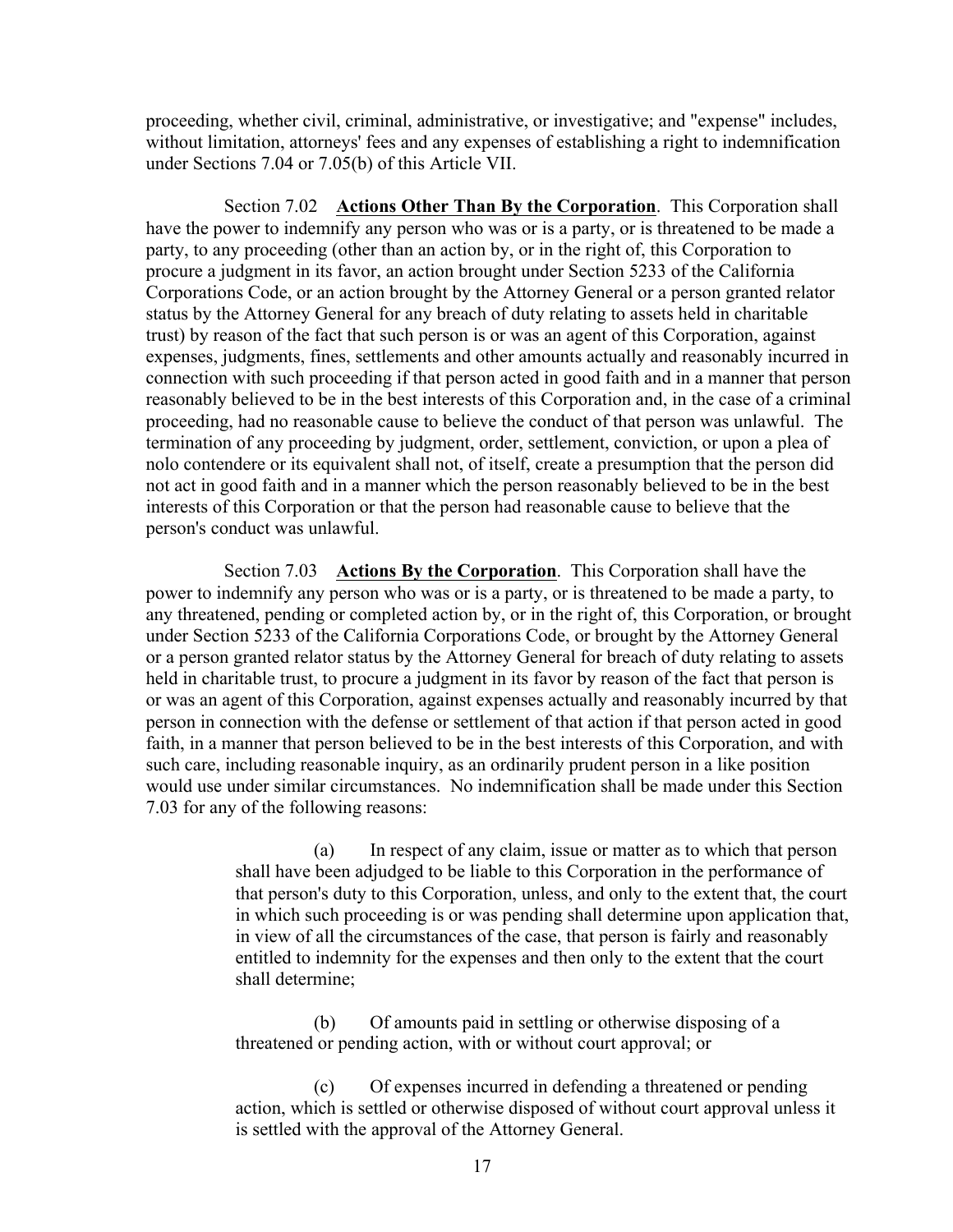Section 7.04 **Successful Defense By Agent**. To the extent that an agent of this Corporation has been successful on the merits in defense of any proceeding referred to in Sections 7.02 or 7.03 of this Article VII, or in defense of any claim, issue, or matter therein, the agent shall be indemnified against expenses actually and reasonably incurred by the agent in connection therewith.

Section 7.05 **Required Approval**. Except as provided in Section 7.04 of this Article VII, any indemnification under this Article VII shall be made by this Corporation only if authorized in the specific case upon a determination that indemnification of the agent is proper in the circumstances because the agent has met the applicable standard of conduct set forth in Section 7.02 or 7.03 of this Article VII, by any of the following:

> (a) A majority vote of a quorum consisting of Directors who are not parties to the proceeding; or

(b) The court in which the proceeding is or was pending, upon application made by this Corporation or the agent or the attorney or other person rendering services in connection with the defense, whether or not such application by the agent, attorney, or other person is opposed by this Corporation.

Section 7.06 **Advance of Expenses**. Expenses incurred in defending any proceeding may be advanced by this Corporation before the final disposition of the proceeding upon receipt of an undertaking by, or on behalf of, the agent to repay the amount of the advance unless it shall be determined ultimately that the agent is entitled to be indemnified as authorized in this Article VII.

Section 7.07 **Other Contractual Rights**. No provision made by a corporation to indemnify its Directors or officers for the defense of any proceeding, whether contained in the Corporation's Articles of Incorporation or Bylaws, a resolution of the Board of Directors, an agreement or otherwise, shall be valid unless consistent with this Article VII. Nothing contained in this Article VII shall affect any right to indemnification to which persons other than Directors and officers of this Corporation may be entitled by contract or otherwise.

Section 7.08 **Limitations.** No indemnification or advance shall be made under this Article VII, except as provided in Sections 7.04 or 7.05(b), in any circumstances where it appears:

> (a) That it would be inconsistent with a provision of the Articles of Incorporation, Bylaws, or an agreement in effect at the time of the accrual of the alleged cause of action asserted in the proceeding in which the expenses were incurred or other amounts were paid, which prohibits or otherwise limits indemnification; or

(b) That it would be inconsistent with any condition expressly imposed by a court in approving a settlement.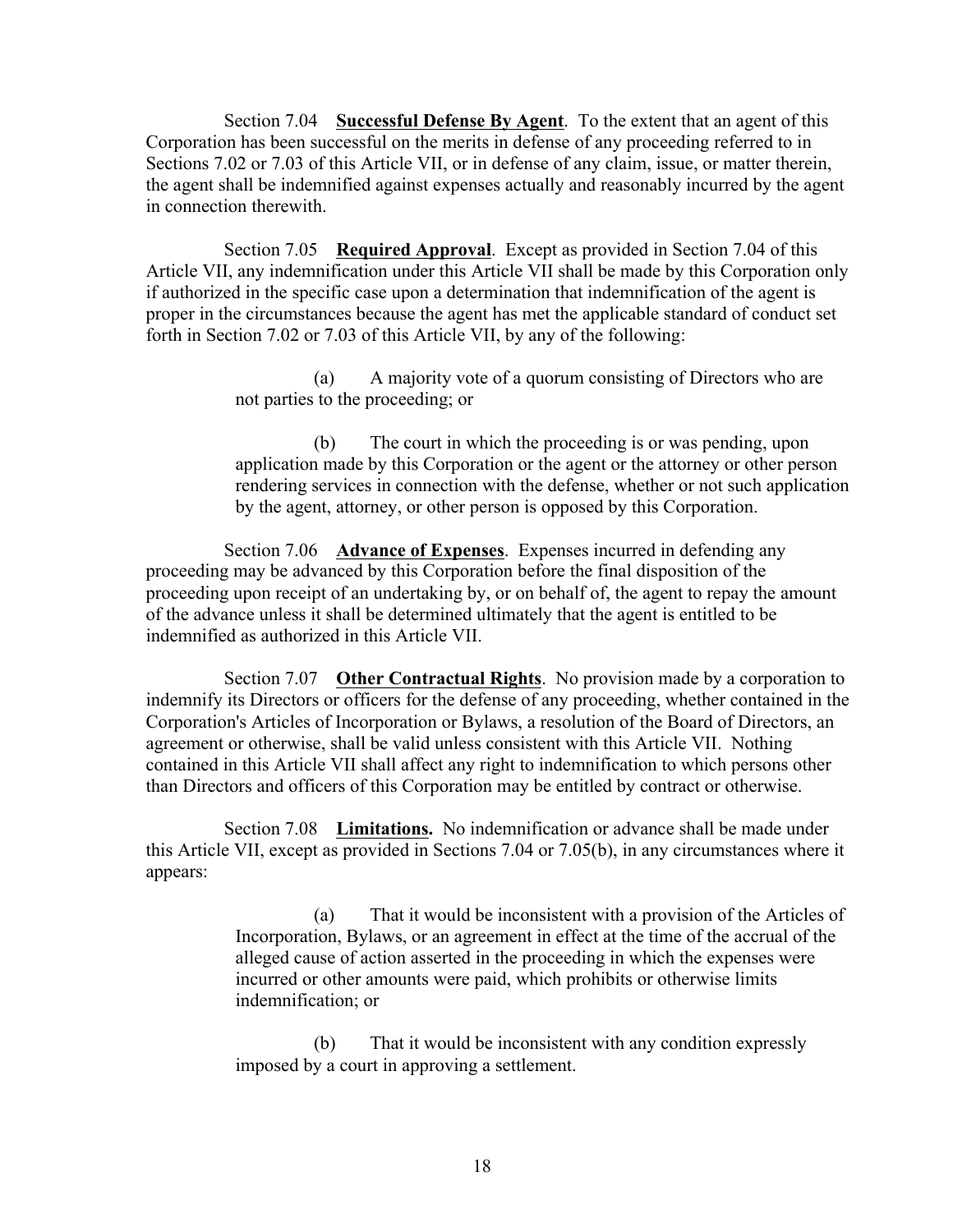Section 7.09 **Insurance**. Upon and in the event of a determination by the Board of Directors of this Corporation to purchase such insurance, this Corporation may purchase and maintain insurance on behalf of any agent of the Corporation against any liability asserted against, or incurred by, the agent in such capacity or arising out of the agent's status as such whether or not this Corporation would have the power to indemnify the agent against the liability under the provisions of this Article VII; provided, however, that this Corporation shall have no power to purchase and maintain such insurance to indemnify any agent of the Corporation for a violation of Section 5233 of the California Corporations Code.

#### **ARTICLE VIII RECORDS AND REPORTS**

Section 8.01 **Records and Reports**. The Corporation shall keep:

(a) Adequate and correct books and records of account;

(b) Written minutes of the proceedings of its Board of Directors, and Executive Program Committee of the Board of Directors; and

(c) A record of its members giving their names and addresses and the class of membership held by each.

Section 8.02 **Maintenance and Inspection of Articles and Bylaws**. The Corporation shall keep at its principal executive office the original or a copy of the Articles of Incorporation and Bylaws, as amended to date, which shall be open to inspection by the members of the Board of Directors at all reasonable times during office hours.

Section 8.03 **Inspection by Directors**. Every Director shall have the absolute right at any reasonable time to inspect the Corporation's books, records, documents of every kind, physical properties, and the records of each of its subsidiaries. The inspection may be made in person or by the Director's agent or attorney. The right of inspection includes the right to copy and make extracts of documents.

Section 8.04 **Annual Report**. The Board of Directors shall cause to be prepared and distributed to the membership an annual report, to be sent within one hundred twenty (120) days after the end of the Corporation's fiscal year. That report shall contain the following information, in appropriate detail, for the fiscal year:

> (a) The assets and liabilities, including the trust funds, of the Corporation as of the end of the fiscal year.

(b) The principal changes in assets and liabilities, including trust funds.

(c) The revenue or receipts of the Corporation, both unrestricted and restricted to particular purposes.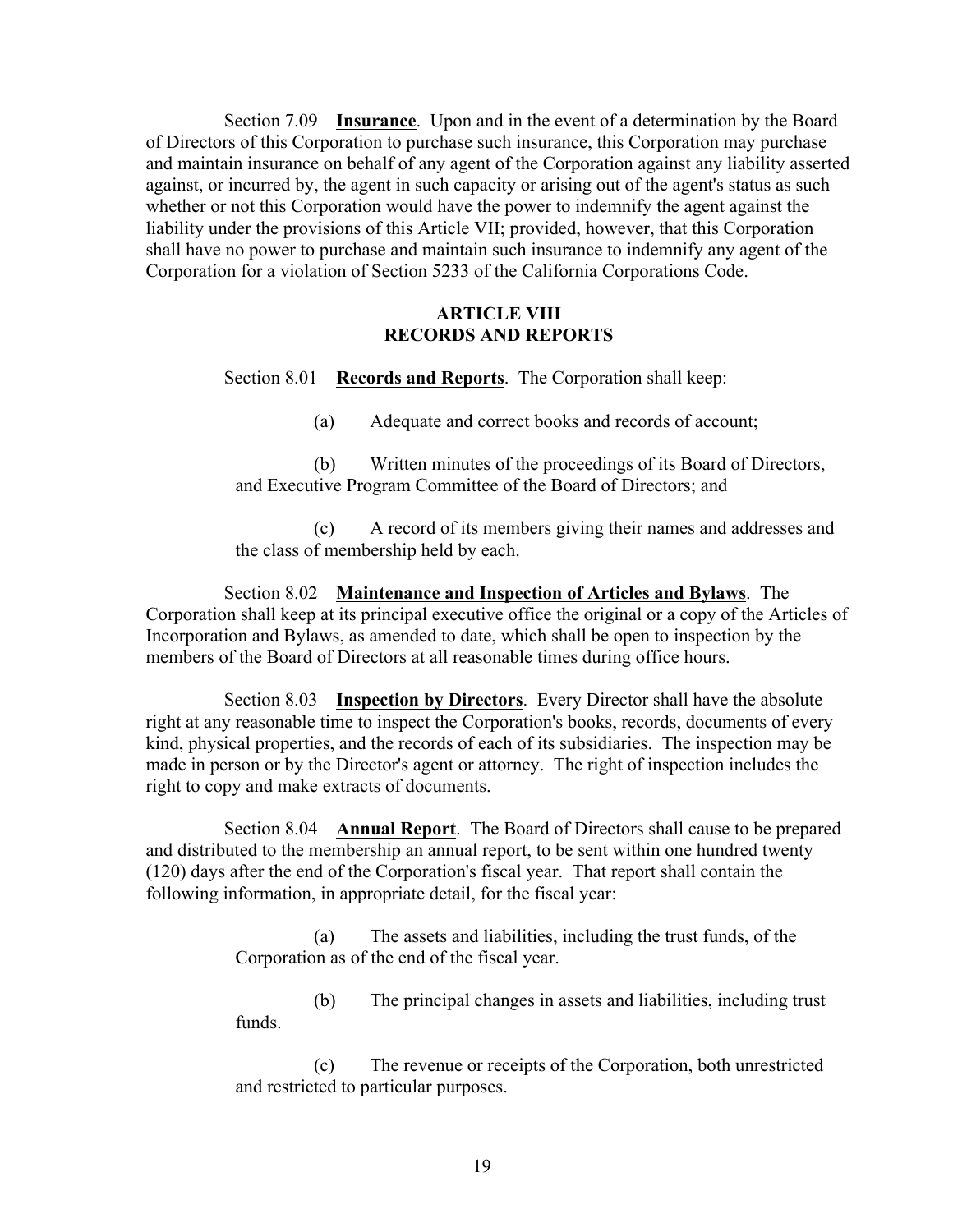(d) The expenses or disbursements of the Corporation for both general and restricted purposes.

(e) A statement of the place where the names and addresses of the current members are located.

(f) Any information required by Section 8.05 of Article VIII of these Bylaws.

The annual report shall be accompanied by any report on it of independent accountants or, if there is no such report, by the certificate of an authorized officer of the Corporation that such statements were prepared without audit from the Corporation's books and records.

This requirement of an annual report shall not apply if the Corporation receives less than Ten Thousand and No/100 Dollars (\$10,000.00) in gross receipts during the fiscal year, provided, however, that the information specified above for inclusion in an annual report must be furnished annually to all Directors who request it in writing.

Section 8.05 **Annual Statement of Certain Transactions and Indemnifications**. As part of the annual report to the Board of Directors of the Corporation, or as a separate document if no annual report is issued, the Corporation shall annually furnish to each member a statement of any transaction or indemnification of the following kind within one hundred twenty (120) days after the end of the Corporation's fiscal year:

> (a) Any transaction (i) which the Corporation, its parent, or its subsidiary was a party; (ii) in which an "interested person" had a direct or indirect material financial interest; and (iii) which involved more than Fifty Thousand and No/100 Dollars (\$50,000.00), or was one of a number of transactions with the same interested person involving, in the aggregate, more than Fifty Thousand and No/100 Dollars (\$50,000.00). For this purpose, an "interested person" is either of the following:

(1) Any Director or officer of the Corporation, its parent, or subsidiary (but mere common directorship shall not be considered such an interest); or

(2) Any holder of more than ten percent (10%) of the voting power of the Corporation, its parent, or its subsidiary. The statement shall include a brief description of the transaction, the names of interested persons involved, their relationship to the Corporation, the nature of their interest in the transaction and, if practicable, the amount of that interest, provided that if the transaction was with a partnership in which the interested person is a partner, only the interest of the partnership need be stated.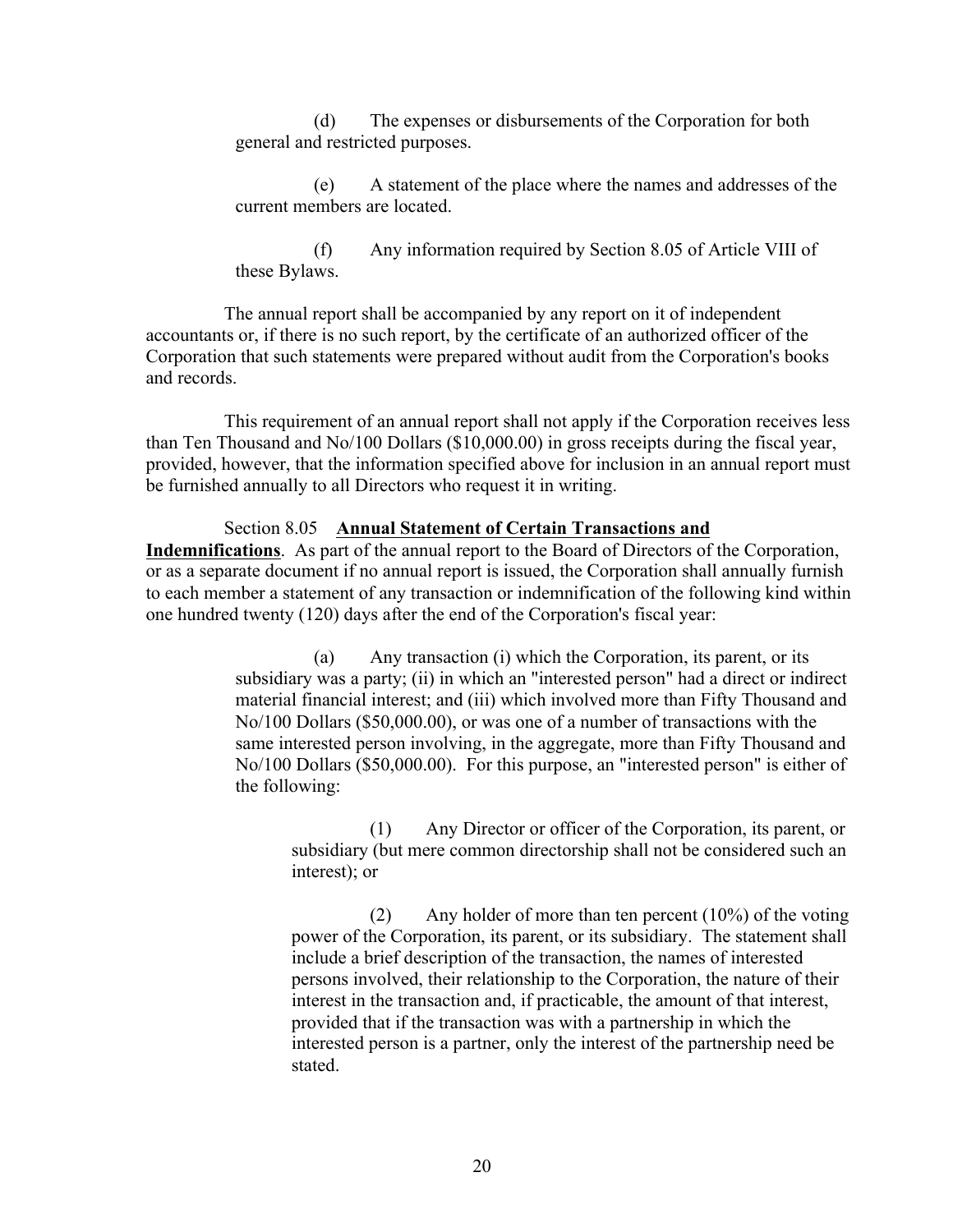(b) Any indemnifications or advances aggregating more than Ten Thousand and No/100 Dollars (\$10,000.00) paid during the fiscal year to any officer or Director of the Corporation under Sections 7.01 through 7.03 of these Bylaws, unless that indemnification has already been approved by the Directors under Section 5238(e)(2) of the California Corporations Code.

#### **ARTICLE IX CONFLICTS OF INTERESTS**

Section 9.01 **Disqualifying Financial Interest**. Any member of the Board of Directors must obtain the Board of Directors' approval pursuant to Section 9.02 or Section 9.03 and disqualify himself or herself from making, participating in the making of, or attempting to influence any decisions of the Board of Directors or a committee of the Board of Directors if it is reasonably foreseeable that the decision is one in which the Director has a material financial interest.

Section 9.02 **Prior Board of Directors Approval**. The Board of Directors may approve a proposed transaction in which a Director or Directors may have a material financial interest if after reasonable investigation and prior to consummating the transaction or any part thereof, with knowledge of the material facts concerning the transaction and the Director or Directors' interest in transaction, the Board of Directors determines in good faith by vote of a majority of Directors then in office without counting the vote of the interested Director or Directors, that:

(a) The proposed transaction is for the Corporation's own benefit;

(b) The proposed transaction is fair and reasonable as to the Corporation; and

(c) The Corporation cannot obtain a more advantageous arrangement with reasonable efforts under the circumstances.

Section 9.03 **Board of Directors Ratification**. The Board or Directors may ratify a transaction entered into between the Corporation and a Director or Directors in which the Director or Directors had a material financial interest if at the next meeting of the Board of Directors, the Board of Directors determines in good faith by vote of a majority of Directors then in office without counting the vote of the interested Director or Directors, that:

> (a) A committee or person authorized by the Board of Directors approved the transaction;

> > (b) The Corporation entered into the transaction for its own benefit;

(c) The transaction was fair and reasonable as to the Corporation at the time the Corporation entered into the transaction; and

(d) It was not reasonably practicable to obtain approval of the Board of Directors prior to entering into the transaction.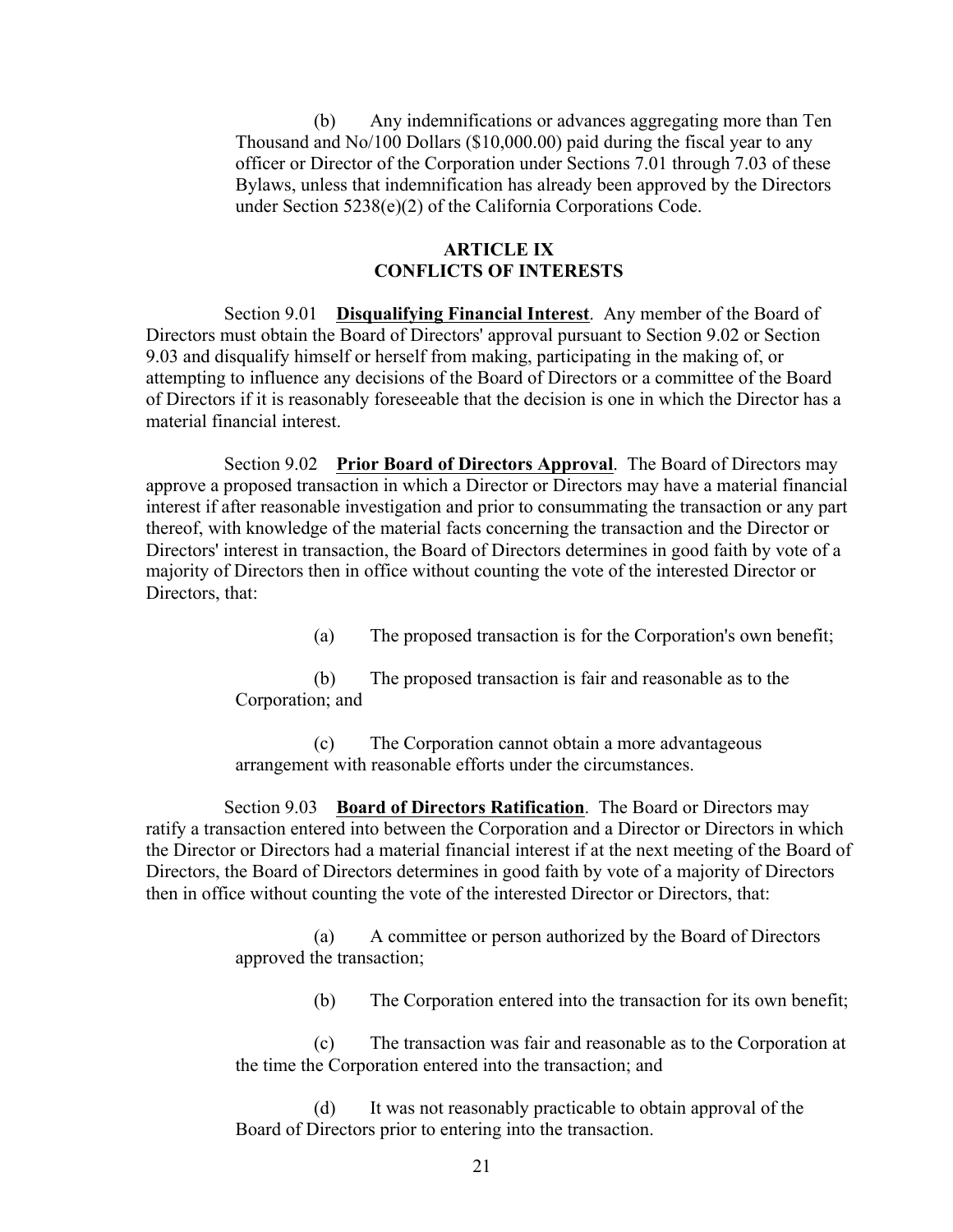Section 9.04 **Disqualifying Non-Financial Interest**. Any member of the Board of Directors must likewise disqualify himself or herself when there exists a personal nonfinancial interest that will prevent the member from applying disinterested skill and undivided loyalty to the Corporation in making or participating in the making of decisions.

Section 9.05 **Procedure of Disqualification**. A Director required to disqualify himself or herself pursuant to Sections 9.01 or 9.04, above, shall (1) immediately disclose the interest, (2) withdraw from any participation in the matter, (3) refrain from attempting to influence any other Director, and (4) refrain from voting. The Director may be counted in determining whether a quorum is present.

Section 9.06 **No Invalidation of Action**. No action or decision of the Board of Directors or committee of the Board of Directors shall be invalid because of the participation therein by a Director or Directors in violation of this policy.

#### **ARTICLE X GENERAL CORPORATE MATTERS**

Section 10.01 **Construction and Definitions**. Unless the context requires otherwise, the general provisions, rules of construction, and definitions in the California Nonprofit Corporation Law shall govern the construction of these Bylaws. Without limiting the generality of the preceding sentence, the masculine gender includes the feminine and neuter, the singular includes the plural, the plural includes the singular, and the term "person" includes both a legal entity and a natural person.

Section 10.02 **Amendment of Bylaws**. New bylaws may be adopted, or these Bylaws may be amended or repealed, in any manner authorized under Section 7150 of the California Corporations Code, or in any other manner permitted by applicable law. Not withstanding the foregoing, except as otherwise specifically allowed in these Bylaws, the Board of Directors may not extend the term of a Director beyond that for which such Director was elected without prior membership approval.

Section 10.03 **Authority to Bind Corporation**. The Board of Directors, except as in these Bylaws otherwise provided, may authorize any officer or officers, agent or agents, to enter into any contract or execute any instrument in the name of and on behalf of the Corporation, and such authority may be general or confined to specific instances; and unless so authorized by the Board of Directors no officer, agent or employee shall have any power or authority to bind the Corporation by any contract or engagement, or to pledge its credit, or to render it liable for any purpose in any amount.

Section 10.04 **Amendments of Articles**. The Articles of Incorporation of this Corporation may be amended, repealed or new Articles adopted in any manner authorized under Sections 7810 *et seq.* of the California Corporations Code, or in any manner permitted by applicable law.

Section 10.05 **Bylaws Review**. These Bylaws shall be reviewed at least annually for the purpose of determining whether any amendments are necessary or appropriate. Such review shall be pursuant to procedures established by the Board of Directors.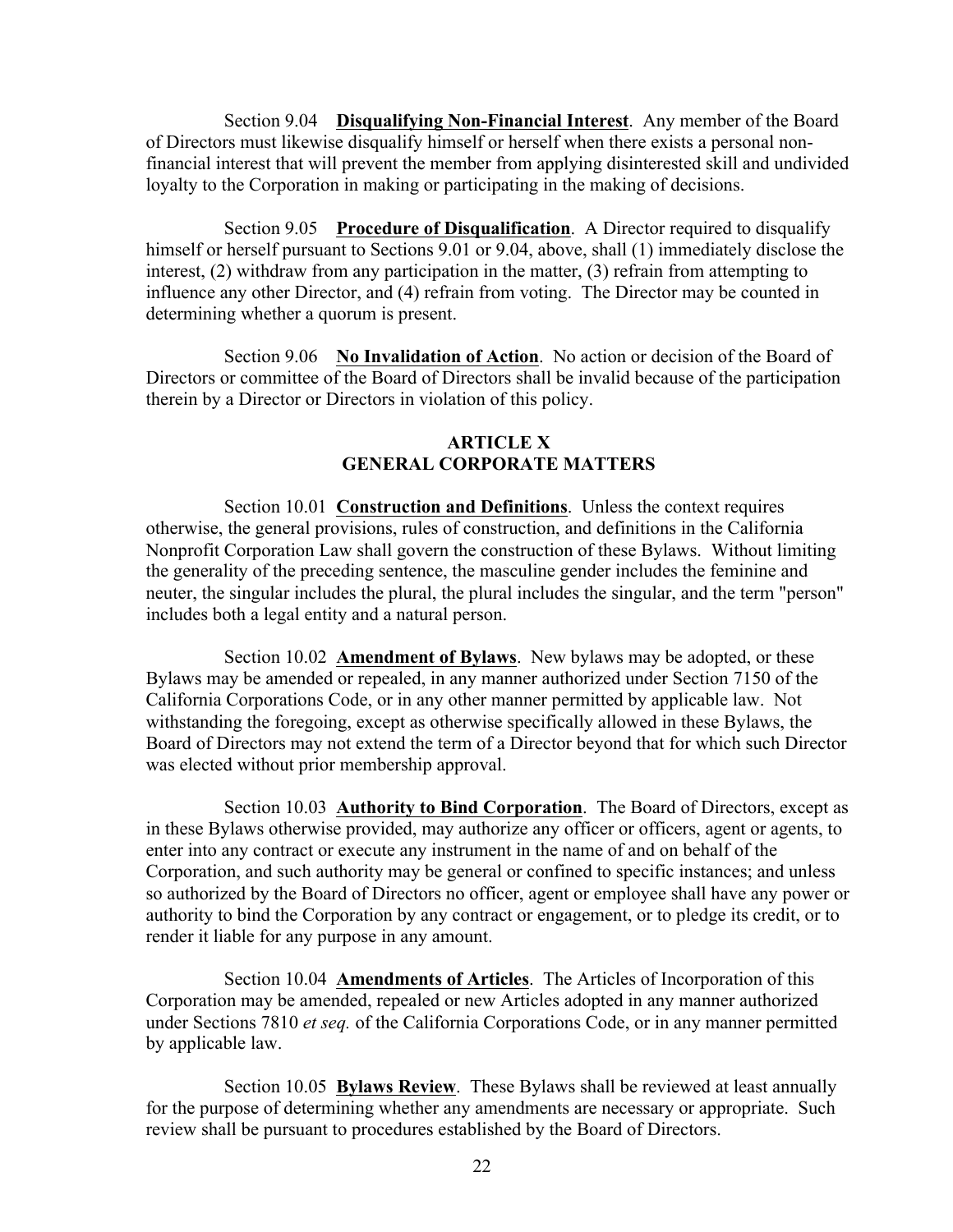Section 10.06 **Insurance**. The Corporation shall have the right to purchase and maintain insurance to the full extent permitted by law on behalf of its officers, Directors, employees, and other agents, against any liability asserted against or incurred by any officer, Director, employee, or agent in such capacity or arising out of the officer's, Director's, employee's, or agent's status as such.